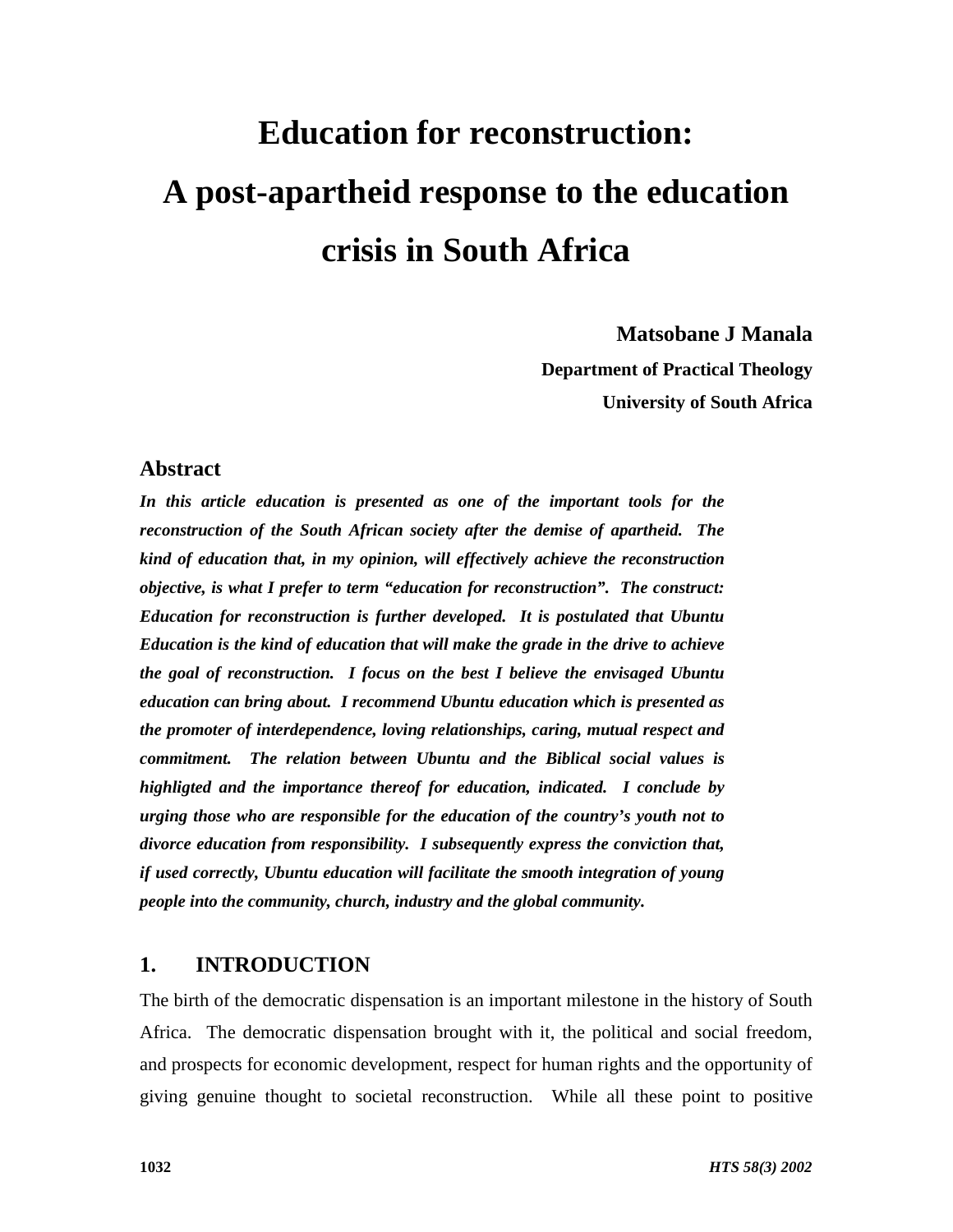developments in the life of the South African society, the democratic dispensation is also loaded with challenges. By challenges, it is meant in this paper, calls to the South African society to examine its past, recall the plunder and pain that the apartheid policies brought upon it and then engage in self-reconstruction, vow to henceforth bring about and ensure peaceful living for all the people of South Africa. To that end serious work must be done on different fronts, to ensure that the reconstruction objective gets achieved effectively. It means that instruments for effective reconstruction will have to be sought, found and put to good use. Education is one such instrument of reconstruction to which I attach great importance. It is true that in the past, education was used by the apartheid regime to subdue, enslave and dehumanise the majority of the people of South Africa. In the light of the importance of education as a liberating and reconstructing tool, visionaries among the oppressed people, like Fr Smangaliso Mkhatshwa started more than ten years ago, to campaign for a suitable education which became known as the People's education to counter and undo the effects of the Bantu Education poison (Nolan 1997:2). The people's education was then looked upon to be a system that would be integrative – no longer serving the interests of the privileged while relegating the poor to second class citizens (Jones 1996:5) because as Jones rightly says: Second-class education today is third-class citizenship tomorrow (Jones 1996:5).

An education that is suitable for the present time is required, for the democratic government to deliver on the promises that it has made that include the realisation of plans for economic growth, job creation, a better life for all and a better education system. Nolan (1997:2) emphasises the importance of education further when he cites the words of former president, Nelson Mandela, at the launch of the campaign for the building of a culture of teaching and learning: "In the fight against poverty and crime", the former president is reported to have said, "our weapon is education". What prospects can be of value to the previously disadvantaged, and therefore, impoverished and crimeriddled people of this country, than the successful alleviation of poverty and the combating of its companion – crime? From the afore-said, it is clear that education stands at the centre of genuine reconstruction.

I therefore argue, in this paper, that the relevant form of education for the present time, that is the time after South Africa's great liberation that was sealed in 1994, is what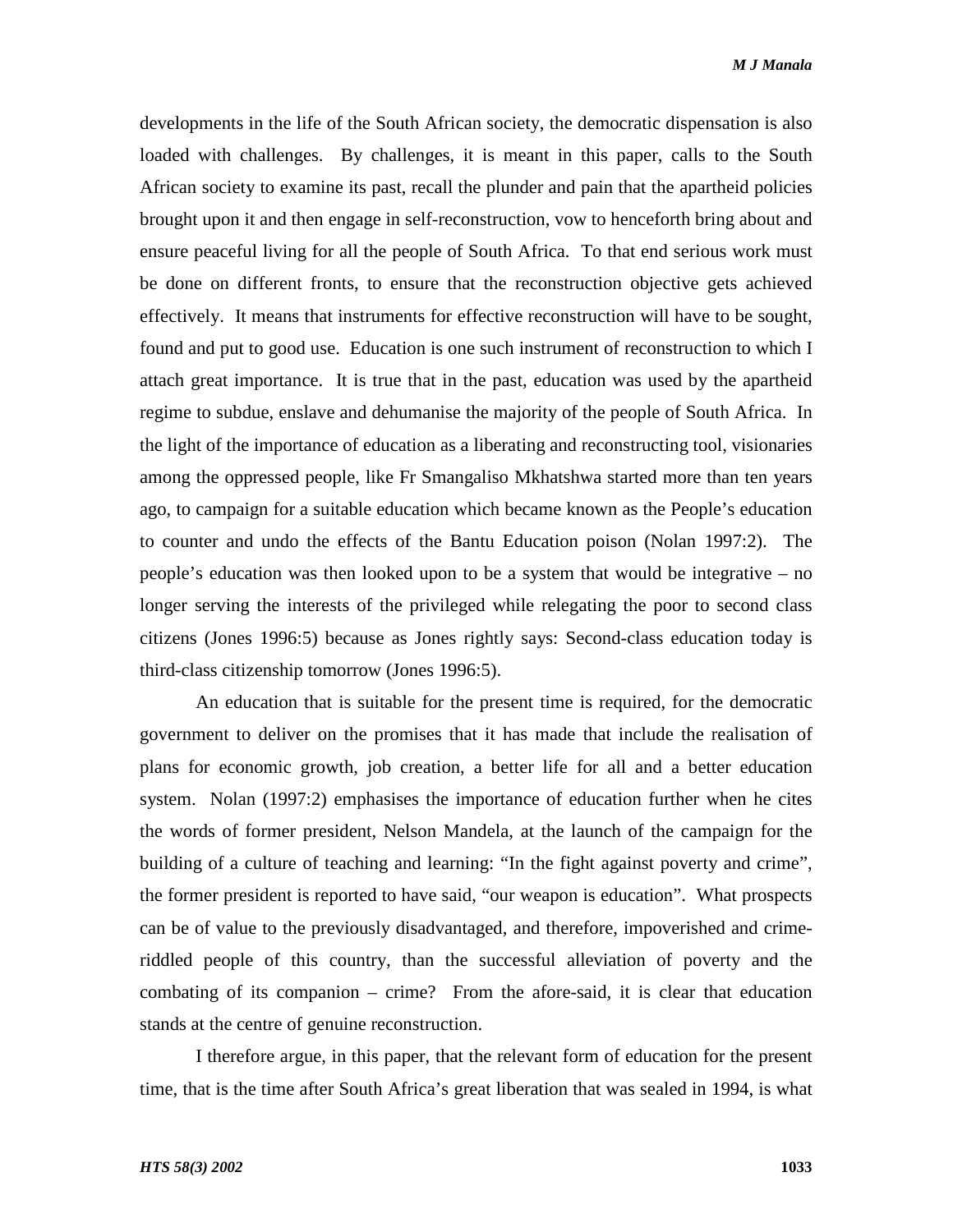I prefer to call Education for Reconstruction. The People's Education, to which I have referred earlier, was seen as an alternative education to the Apartheid's Bantu Education System. My assumption is that the period after April 1994, is the time for reconstruction, following the destruction that was caused to the country by the apartheid government policies which caused political, social and economic upheavals that marked the entire apartheid epoch. The time after liberation is indeed the time to rebuild the nation and consolidate the country's celebrated democratic victory. If it is true that education is an important instrument for the rebuilding of countries and societies (and I am convinced that it is), then I repeat that the most relevant education for doing so, as already mentioned above, is Education for Reconstruction.

# **2. THE PREMISE OF THIS TOPIC**

In consideration of the afore-said, I have chosen to examine the concept: Education for reconstruction. That choice is premised as already pointed out, on my observation that the present circumstances in South Africa demand that we focus on reconstruction. This though does not intend to suggest that we should ignore and forget about other goals of education, for example liberation. My assumption is that there is presently a need for heightened concentration on reconstruction. Carmichael (1996:182) confirms this view, saying: "For many years the pre-dominant themes in Christian life and witness in South Africa were justice and reconciliation. Now the priority is becoming creative, reconstruction and development." Education is in my opinion, the right means to help people become creative that is, to be agents of reconstruction and meaningful transformation. It can therefore only be pleasing to hear opinion makers in the country commit themselves to the promotion of education. Such a commitment was expressed by the former deputy minister of education and the current mayor of Tshwane (formerly Pretoria), Fr Smangaliso Mkhatshwa as cited in (*The Sowetan*, 19 December 2000, p 4). He has indicated that his council would pay keener attention to the education needs of the people (*The Sowetan* 19 December 2000, p 4).

This intended special focus on education by the council is very welcome and will hopefully contribute positively to the general goal of education. The fact that South Africa has a large number of people, who are functionally illiterate, makes focus on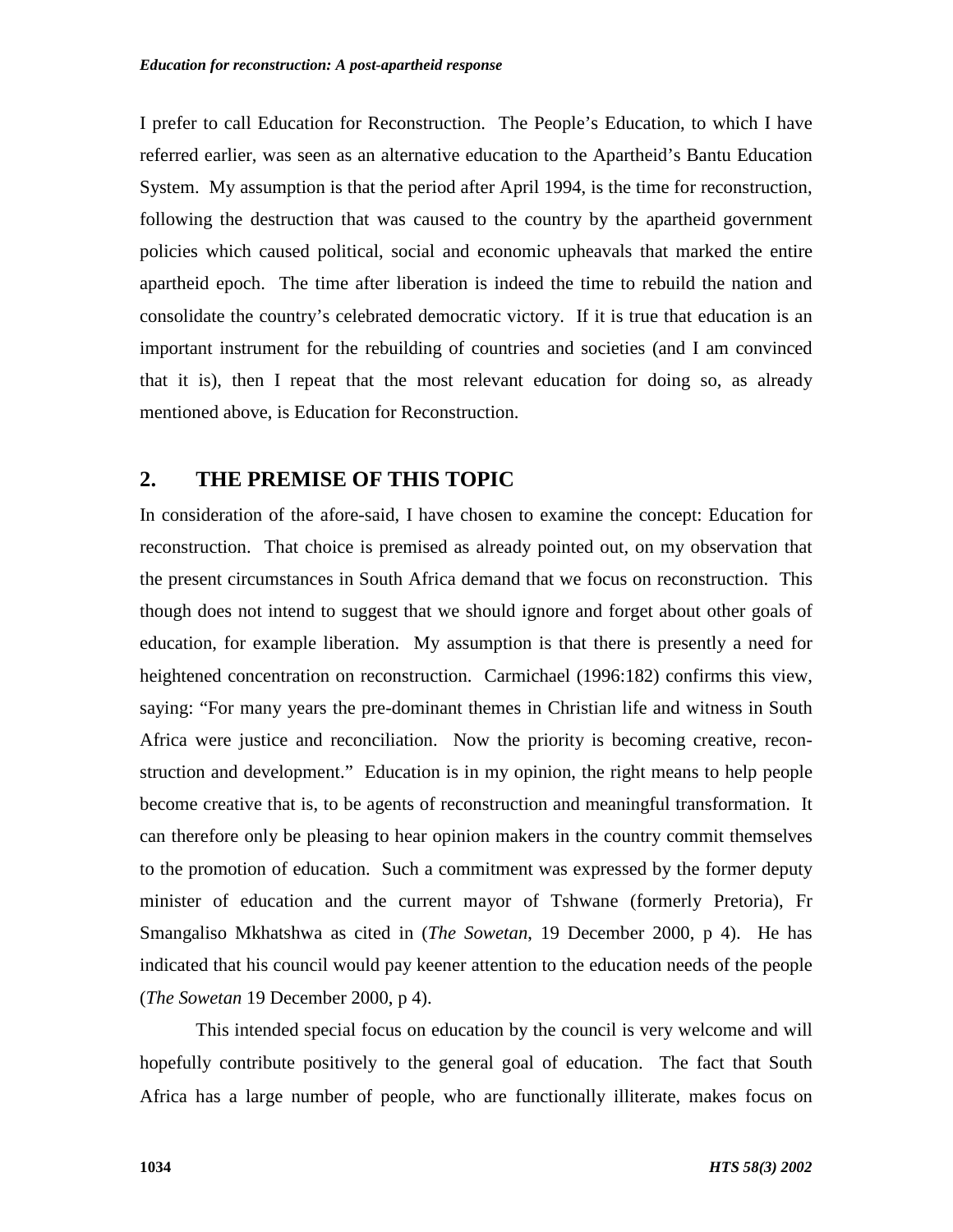education the more necessary. Van Aardt (1993:9) indicates by means of national statistics that in 1991, 53,9% of the total South African population had achieved just a Standard 4 level of education. Van Aardt concludes that, that 53,9% of the population can therefore be considered to be functionally illiterate. Highlighting the gravity of the situation further, Van Aardt points out that 31% of the total South African population, 15 years of age and older were functionally illiterate. Most of these people who are said to be functionally illiterate are also effectively unemployable, with little or no capacity to make a contribution to the country, which causes them to think about themselves as worthless and as a liability to the country. That state of affairs destroys their self-esteem further. How can our new nation be built on such a shaky foundation? The situation is indeed untenable and unacceptable, and therefore needs to be remedied urgently.

A serious look at the poor matriculation results of the past six successive years, since 1994 (except for 2000, with somewhat improved results), especially in former exclusively black schools, reveals that something drastic should be done urgently to improve the education environment of our youth. The choice of the theme: Education for Reconstruction, is a conscious one that seeks to emphasise the fact that successful reconstruction needs a particular approach that will be capable of addressing the apartheid legacy effectively. It means that, for the success of our democratic society, we need to give people education and skills that will be capable of turning the tide of poverty and crime. *The Sowetan* 19 December 2000, p 4, is right when it cites the former deputy minister of education, Fr S Mkhatshwa's statement that says: "Poverty is among the many reasons behind the rise in crime and we'll be creating alternative, honourable opportunities for people when we give them education and skills to use their hands for better, constructive and life-giving things." Mkhatshwa's above-mentioned statement expresses in very clear terms, the necessity for the reconstruction of people's lives through education. Former state president, Nelson Mandela has, as already pointed out, rightly singled out education as the effective weapon against poverty and crime.

In the present context the purpose and task of education will have to be the rebuilding or better still, the reconstruction of human, social, cultural, political, economic and other infra-structural resources that the apartheid policies have had more than 40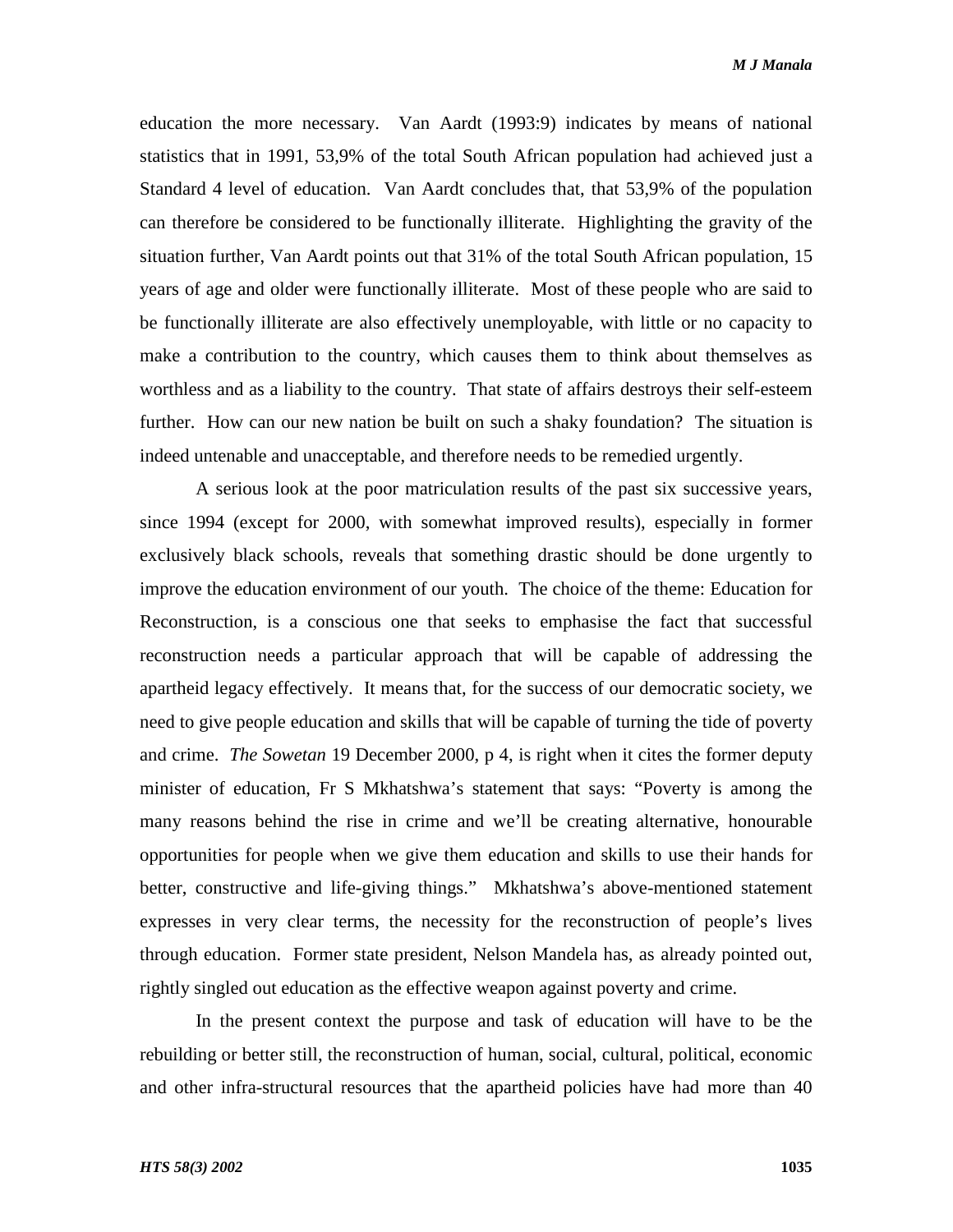years to destroy and break down. The kind of education that can effectively achieve the needed reconstruction must be truly resilient, that is having the power of resuming the original form after compression (Fowler  $\&$  Fowler 1924:692). It means that this education will have to have the ability to retrace God's original plan with the world and in our case, with South Africa in order to be able to fully embark on and succeed in the mammoth task of reconstruction. Education for Reconstruction could have the required resilience for the task at hand.

# **3. WE NEED A RECONSTRUCTIONAL EDUCATION**

A reconstructional education is needed. A reconstructional education should be able to do two things simultaneously, that is firstly to undo the destruction that was caused and secondly, to rebuild all that needs rebuilding. I remember one musical number of our times, by Jimmy Cliff, entitled: "Remake the world". The message of that song is still true and relevant for us today, and education is being challenged to accomplish the task in order to concretise the ideal of remaking or better still, reconstructing our world.

Such an education must embody an extreme measure of hope. To say that education must embody hope means that education must display and express anger at the injustice committed in the past, yes – at the destruction of the past that has led to the suffering of too many people, in the words of the above-mentioned song. But that is not enough, it must also have the courage to do something to transform totally, the unjust situation, empower the poor and suffering people and to look forward to joyous and happy times when a reasonable measure of reconstruction shall have been achieved, to enjoy momentous celebration. Education for reconstruction cannot succeed if it is not friendly to the entire South African society.

It means that education for reconstruction must be a deeply caring enterprise. Mbigi (1997:136), pleas for the reform of the country's education system, from the one that ignores the need to integrate the liberative and emancipative values of Ubuntu. Ubuntu is known for its collective and caring conduct and lifestyle, found among the peoples of Africa. The envisaged education for reconstruction fits well into the mode of the education that Vaswani (1997:10) calls humane education. I envisage an education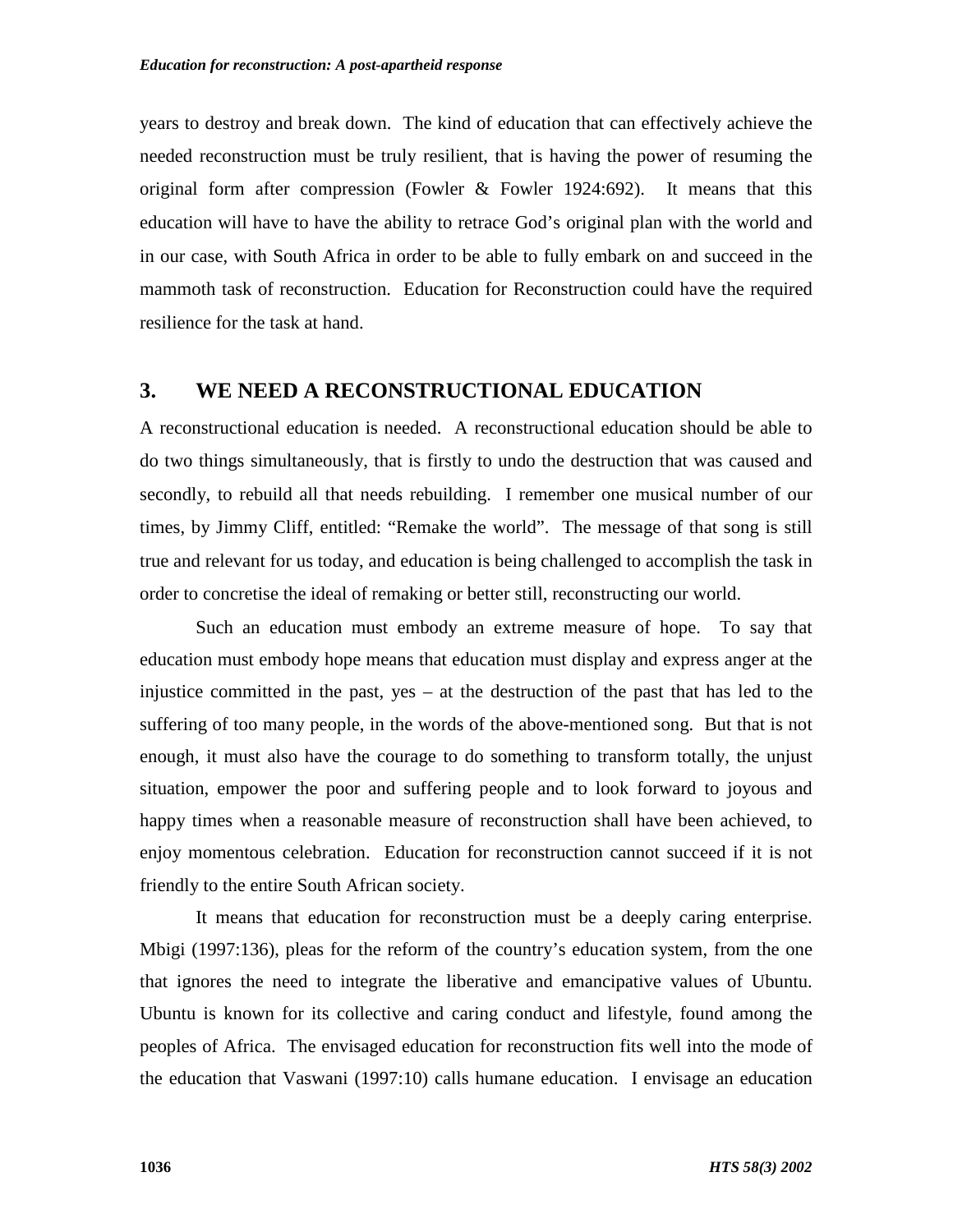that befits the name Ubuntu education because it must be caring and able to commit itself actively to bringing about change that aims at betterment of the situation. Such an education is undoubtedly underscored by the philosophy, practice and lifestyle founded on Ubuntu. Writing about what he calls humane education, Vaswani (1997:10) says: "Humane Education, while recognising the scientific, literary and philosophical training, seeks to go deep enough into the life of the younger generation to reach the home of those emotions and impulses which are the determining factors in the development of human character". It is concerned about delivering education and skills to the youth and adults of the country without watering down its intense interest in their human personhood. Such an education seeks to restore, in a loving way – mutuality, respect and reciprocity to all the youth and community. For Vaswani (1997:10) this humaneness of education should extend beyond the human to the animal and plant worlds. That description fits my envisaged education for reconstruction quite well. It is highly sensitive to people and to the ecology as well. I want to call that education, Ubuntu education. Before exploring the theme Ubuntu education I want to attend to the concept Ubuntu as a suitable context for reconstruction.

I invoke Ubuntu, not as an element of African culture which is mechanically extracted from the rest of the African culture (Maluleke 1999:13; 1996:26) to serve as a magical potion that is to solve the specifically African problems but as a golden thread that runs through the African culture. In other words, I invoke Ubuntu as a way of being human in Africa, that is as the core of humanness. My view of Ubuntu is one that recognises its centrality to African humanness, thus to the entirety of African culture. Saule's (2000:4) definition of Ubuntu is perhaps the closest to what I have in mind when venturing the Ubuntu talk: "Ubuntu is a sum total of human behaviours as well as a system of values inculcated in the individual by society through established traditional institutions over a period of time". I see the revival of Ubuntu as the right place to start to respond to the challenge (Maluleke, 1996:25) for "African intellectuals to begin to reflect upon our indebtedness and connectedness to African culture more positively and more deliberately." I think that attempts to retrieve a people's humanness are not an exercise in futility. It is indeed a humble but innovative effort towards assisting in the self-rediscovery process of a people that has been convinced over many years that the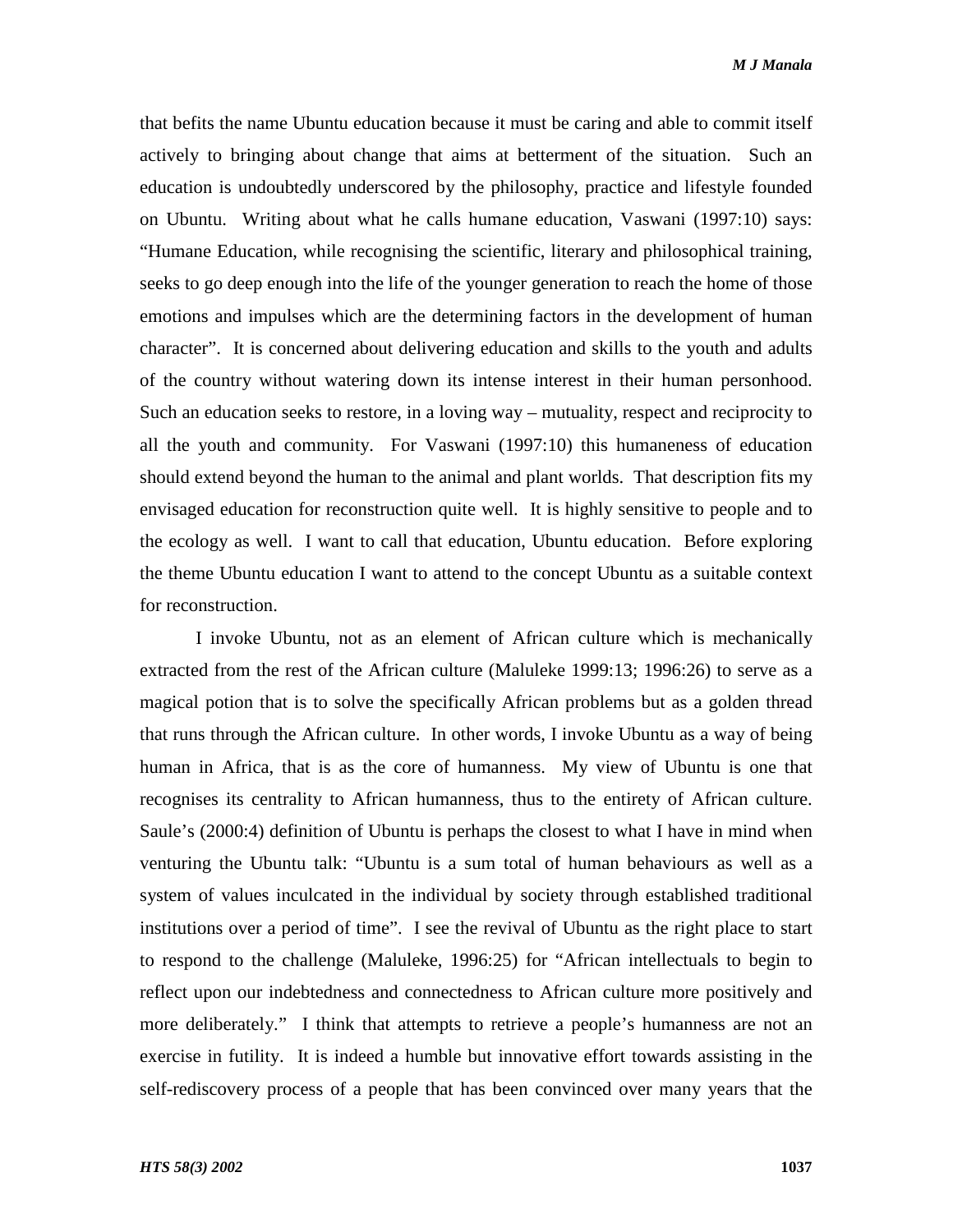best thing that could count for them as real civilisation was to do what is inappropriate (Maluleke 1996:23&24), namely: "to outgrow or dress out of the African culture," as some African intellectuals suggest. This attempt does not intend to reverse the history, but rather not to try to reinvent the cultural wheel but to draw from the wisdom of past generations and bring it into interaction with the evolving cultural resources. It is in that sense that I invoke the Ubuntu context as a suitable one for a thriving education for reconstruction.

# **4. UBUNTU IS A SUITABLE CONTEXT FOR RECONSTRUC-TION**

The concept of Ubuntu is quite an important one in Africa. Ubuntu is defined differently by different people, but it has at its centre dependence on God and interdependence between and among fellow humans, as well as concern and compassion for those in need. Battle (1996:99), presents the concept *Ubuntu* as a concept that, according to him, originates from the Xhosa expression: *Umuntu ngumuntu ngabanye bantu* [sic], and goes on to explain the expression thus: "Not an easily translatable Xhosa concept, generally this proverbial expression means that each individual's humanity is ideally expressed in relationship with others and in turn individuality is truly expressed. Or a person depends on other persons to be a person". Louw (1994:25), citing Saayman points to the differences between the Western and African approaches: "In this regard Saayman refers to the Western approach which is based upon the statement of Descartes: *cognito ergo sum* (I think therefore I am). Within an African context this means: *cognato ergo sum* (I belong through kinship, therefore I am)." This expression is used also in many other African languages and is generally regarded as the heart of the way in which Africans view and understand themselves. African people, according to this insight, see their own person and personhood in the other. Ubuntu then, is to be aware of one's own being but also of one's duties towards one's neighbour. Mbigi (2000:6) points to the importance of interpersonal interactive relationship in the development, both of the individual, the organisation, society and the country. The development of relationships is thus, of the essence in the education, school as well as in any organisation's management system. Mbigi (2000:7) writes in this regard: Central to the philosophy of Ubuntu is values of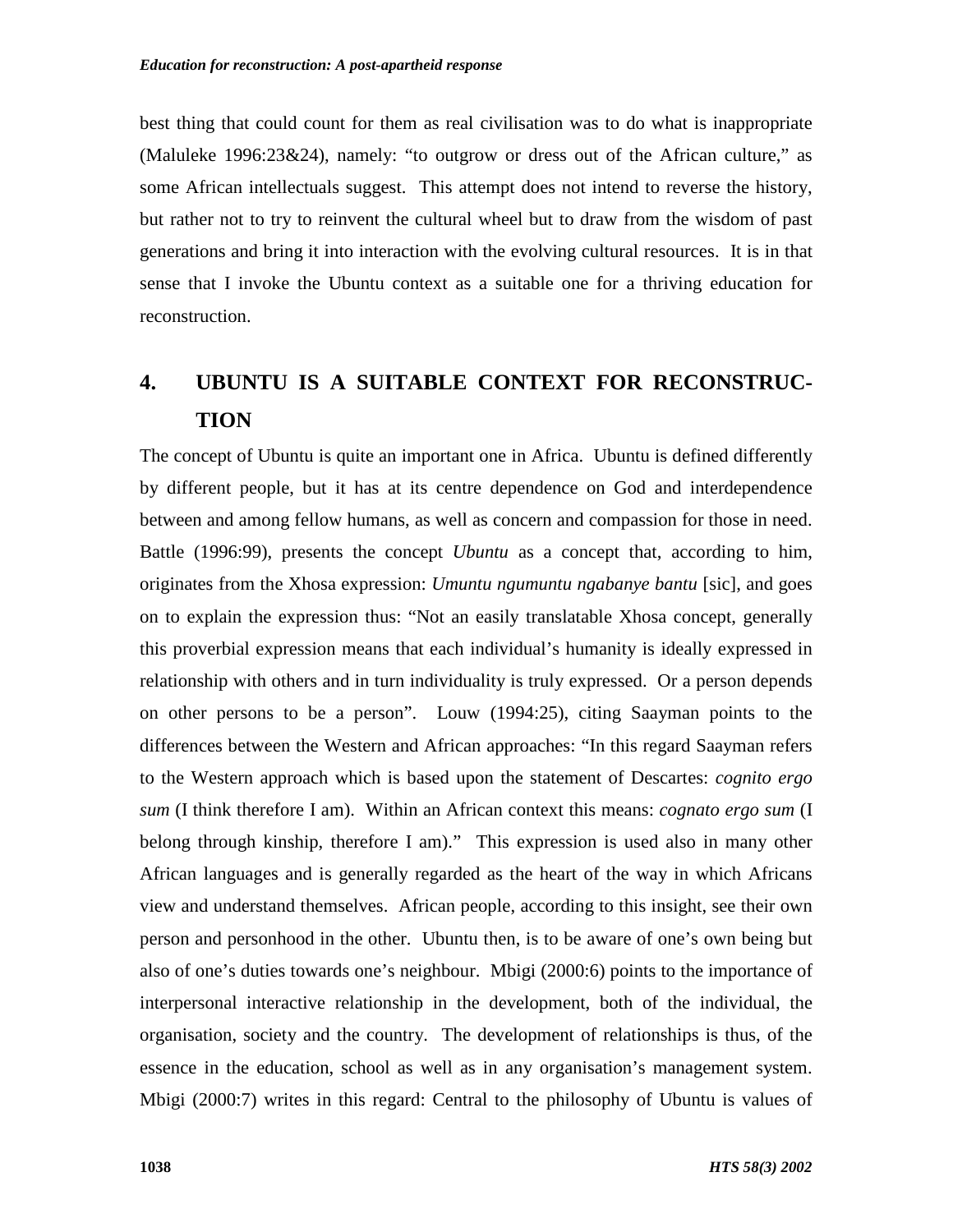*M J Manala*

solidarity, interdependence and love. These values of Ubuntu are very important in all spheres of African life, including education.

The Ubuntu lifestyle relates well to the worldview of the ancient Mediterranean culture, which is the predominant context within which Biblical narratives have their grounding. In his comparative study of the social values of the ancient Mediterranean world and those of Africa in the context of today, Botha (1997:178) confirms this view when he says: "There can be no doubt that what is true for the ancient Mediterranean in terms of values and human relationships is also true for Africa: it is group-centred and the spirit of Ubuntu is all-pervasive". Group belonging, interdependence and mutual respect are therefore equally at the heart of African-ness as they are at the heart of the Mediterranean culture. The dyadic personality is the technical name given by anthropologists to a group of people who thought of themselves as part of a family and other groups and who lived and worked according to and in the interests of those groups. Such people derived their identity from others that is others become one's mirror. He/she sees himself/herself through the eyes of others (cf Pilch & Malina 1993).

# **5. WHAT THEN IS EDUCATION?**

We have had a glimpse of what Ubuntu is. It is now the time to turn to the definition of education. Griesel, Louw & Swart (1991:4) define education thus: "Education is a human occurrence and is in fact an indispensable condition for being human." To say that education is in fact an indispensable condition for being human loads education with unequalled significance for human life and development. Any member of the society, therefore, whether an adult or a still-to-be-adult who neglects education, does so at his/ her own peril. Elliot (1984:178) defines education thus: "Education is the means by which the accumulated skills and wisdom of society are preserved and perpetuated down through the generations." While Elliot's definition emphasises integration of generations of learners into societies they have come from, which is to be appreciated, it concentrates more on education as a means of preserving and perpetuating accumulated social skills and wisdom. While this preservation and perpetuating (of accumulated societal skills and wisdom) are important, it is vital that education should also continually develop new skills and unearth new wisdom. D'Souza (2000:12) also offers a useful definition of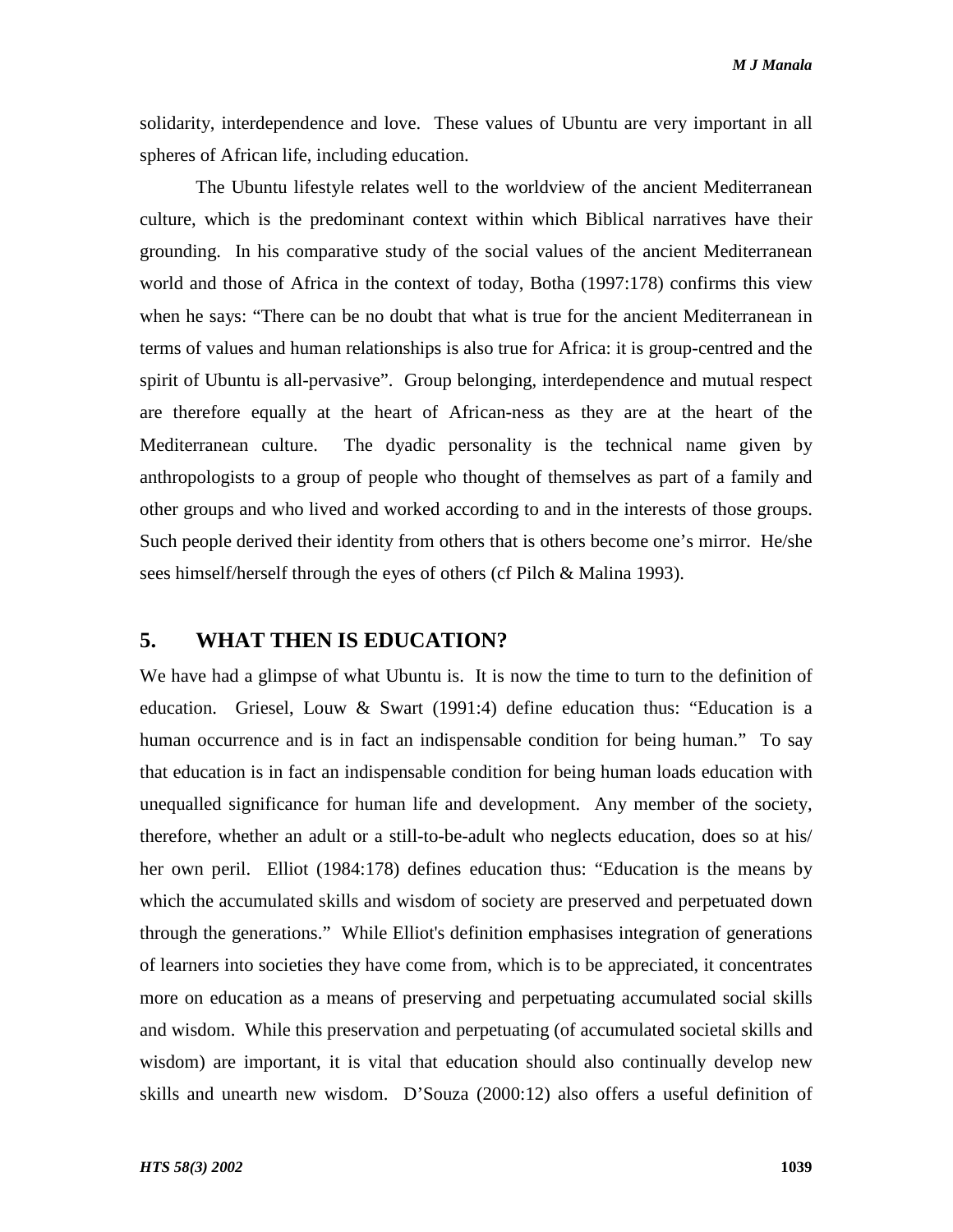education, namely: "...education is the process of leading the student into the arena of human formation – intellectual, moral, emotional, spiritual, psychological, political, cultural, historical and religious." D'Souza's definition describes education more as a holistic human-guiding and formative process that prepares members of society to become viable in the totality of life. D'Souza therefore understands education to be a dynamic process, which interacts meaningfully with life as lived and as emerging, for the benefit of the youth and society as a whole.

Without claiming any scientific correctness or appropriateness, I humbly suggest the following definition, constructed from the framework of my experiential position: Education is a process-based task of parents, the state, the church and the community, whereby the learner meets and co-operate with the educator, for meaningful accompaniment and guidance towards wise, responsible and moral living through the days of childhood, youth to real maturity and balanced adulthood. This task is to be carried out by educators in partnership with learners, parents and other resourceful stakeholders who provide different forms of support. Each stakeholder must benefit from the educational process. It follows that education is indeed a helping and mutually helpful relationship among learners, educators, parents, government and society. I have attempted to describe the two concepts Ubuntu and education separately. I think it will be helpful to define the combination Ubuntu education, its nature and implications.

# **6. UBUNTU EDUCATION, ITS DEFINITION, NATURE AND IMPLICATIONS**

What is Ubuntu education?Ubuntu education is to my mind, that equipment for life, which has a broader view of the human being and human development. D'Souza (2000:19), citing Melchert, refers to education as the presence of something that can only be called *wholeness*. It implies that genuine education should have the entirety of human being in focus, in its search for human development. It means that Ubuntu education considers seriously, not only the cognitive aspect of human development but also the affective, conative as well as the spiritual, social, religious, systemic and cultural aspects. Ubuntu education, as I construe it, has a high regard for the human being as one created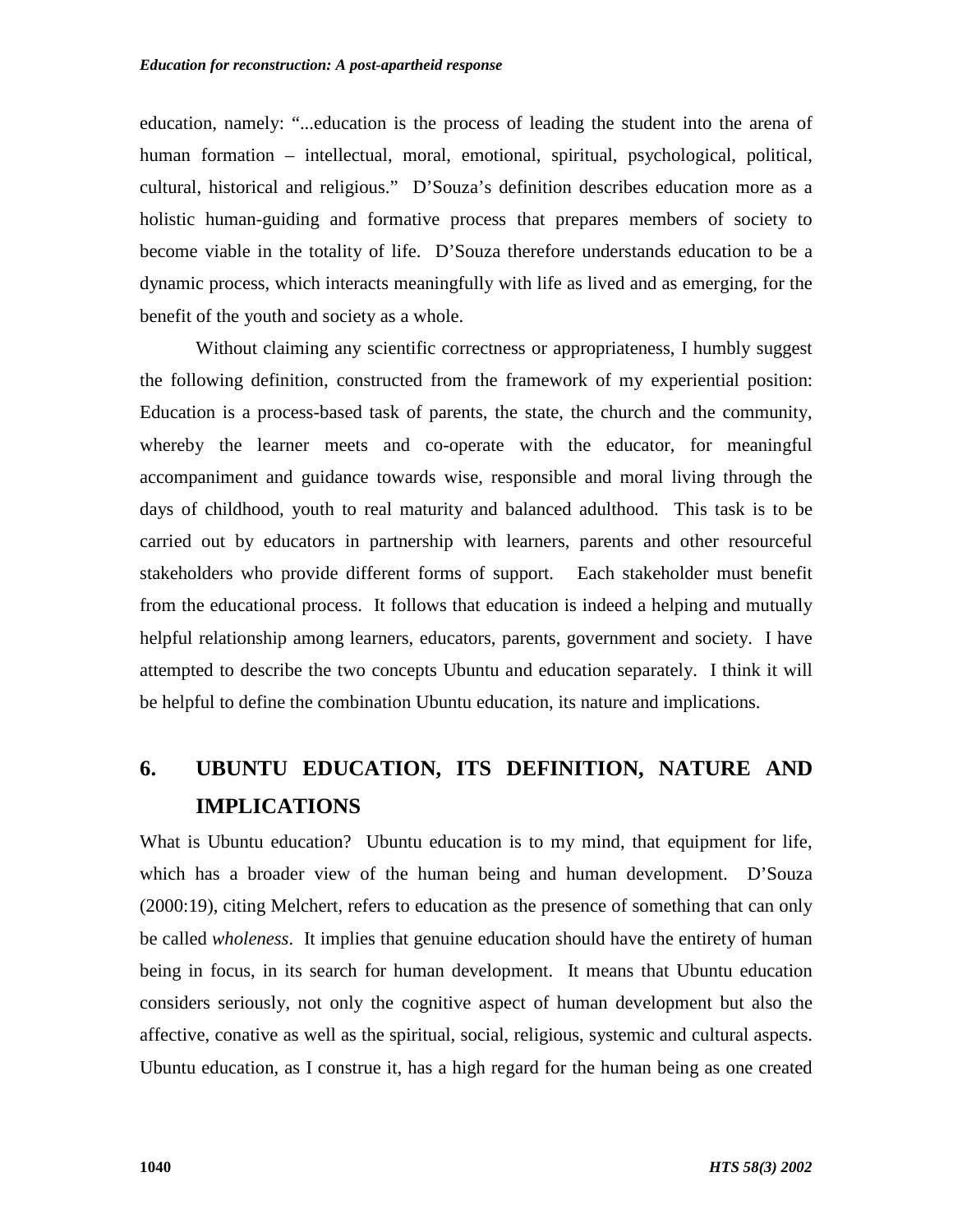in God's image and likeness. Human being is described in the following exalting terms, in Ps 8 (adapted for inclusive language):

What is human being that you remember him/her? And the child of human being that you think of him/her? Yet you have made him/ her a little less than the angels and have crowned him/her with honour and glory.

It means that Ubuntu education acknowledges the honour that human being has been endowed with by God. Such recognition of another person's reputation in the society is quite important to one's identity and selfesteem. One's interaction with others can either be boosted or shattered by how others view, talk to or act towards, you. In other words, Ubuntu education as an education that is geared towards reconstruction does not look down upon the learner as an object but considers the learner a co-subject of the education process. It regards learners as people who are actively involved in their own education. Piek (1991:79) affirms the importance of respect for the learners: "Pupils are in a better position to learn when teachers help them to build a concept of themselves as people who are worthy of respect and affection both within and outside school". Educators can do this and benefit both the learners and themselves, by having genuine regard for learners and not being guilty of dehumanising them. The context of Ubuntu ensures that stakeholders in education do not dehumanise each other, because to do so is tantamount to self-dehumanisation. Battle (1996:102) says the following, citing Archbishop Desmond Tutu: "... when I dehumanise you, I inexorably dehumanise myself." Indeed, Ubuntu education, like Black Theology should resist objectification and dehumanisation of fellow humans and promote humanisation of human beings (cf Balcomb 1998:69). The following are then some of the characteristics of the envisaged Ubuntu education:

#### **6.1 Love should form the core of Ubuntu education**

In order for education to be meaningful in its task of reconstruction, it must be done with love and within the context of a loving environment. Goldstein (1998:268), after writing at length about what she calls teacherly love as the basis for effective and helpful teacherlearner relationship, gives the reason why teaching with love is important, saying: "First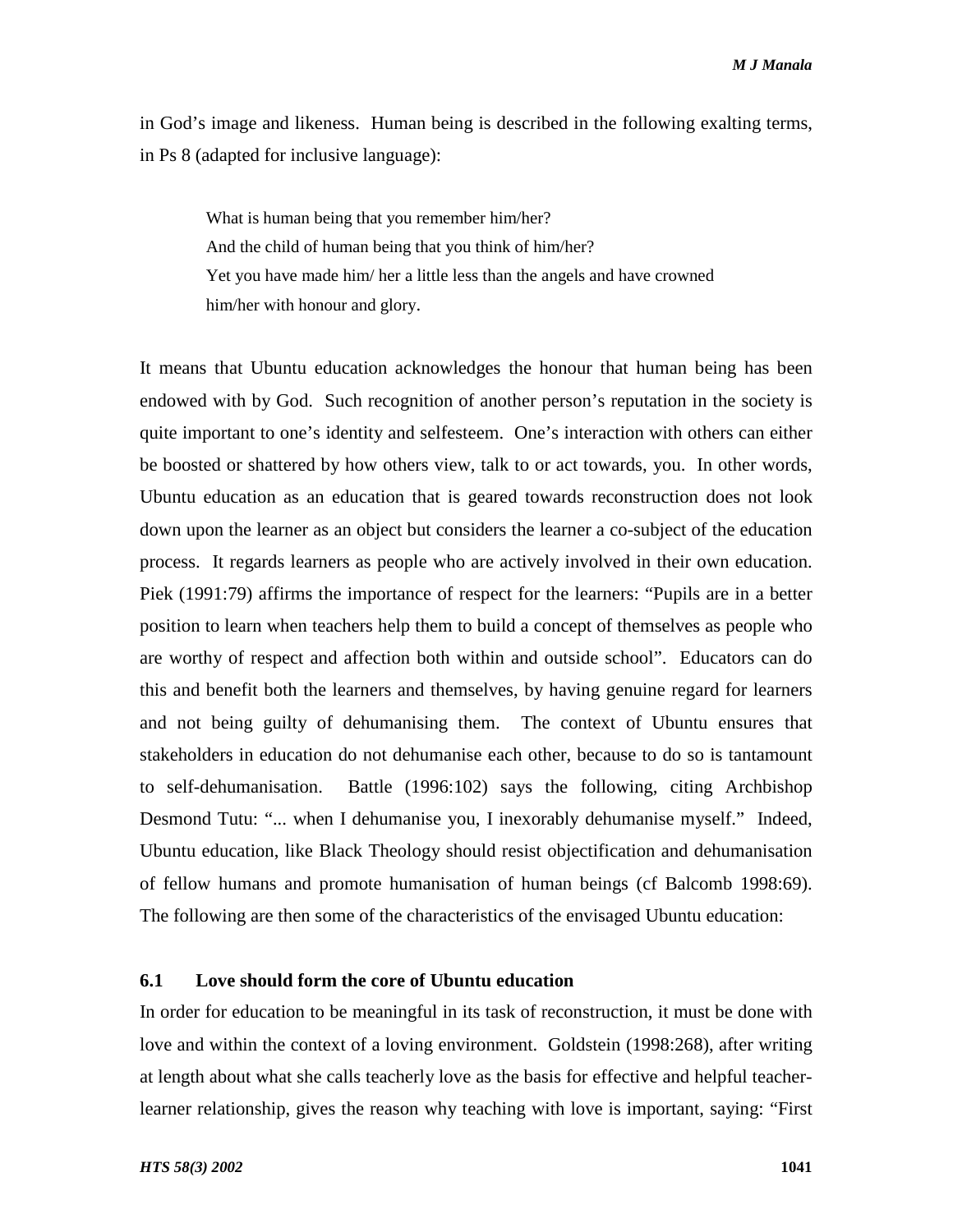of all, it benefits the children being taught. Teaching with love provides teachers with the opportunity to teach children more than academic knowledge and skill." Yes, teaching with love presents teachers with the opportunity to teach learners to care for others by themselves caring. Love, coupled with respect can effectively instil moral responsibility. D'Souza (2000:22) is right when he mentions that: "Moral responsibility and duties appear to become deeply rooted when they are integrated with the dynamic spiritual capacity to love and to respect the other person as a person, a person who as Christianity proclaims, is created in the image and likeness of God." Effective inculcation in the youth, of moral responsibility and duties is achievable in the context of a loving teaching and learning relationship. Goldstein (1998:268) points out, citing Noddings: "we learn how to care through the experience of being cared for, children taught with love will learn, to be caring people". So, education as a loving teaching and learning relationship is and should be beneficial to both educator and learner. Educators do get an opportunity of being deeply and personally involved with children – something that has been found to be very satisfying and mutually beneficial (cf Goldstein 1998: 269).

Goldstein (1998:259) explains teacherly love in terms of Sternberg's triangular theory of love, adapted to suit love relationships in the classroom environment. The three components of this triangular theory of love are intimacy, commitment and passion. Goldstein (1998:260) describes intimacy as "those close, connected and bonded feelings that are found in loving relationships." Goldstein (1998:260) distinguishes these close, connected and bonded feelings that describe intimacy, from feelings found in erotic and romantic loving relationships: "... but the concept must be writ large enough to move from a one – on – one setting to the sort of large scale intimacy that is found in a classroom." True love is known for its selflessness and non-exploitative-ness as opposed to erotic and romantic kind of love that is selfish, exploitative and self-gratifying. It is indeed only in such genuine intimate relationships, as espoused by Goldstein (1998:260) that trust is born. Trust promotes and facilitates co-operation, sharing of experiences and reciprocity among participants in any enterprise. Piek (1991:79) affirms the truth about the need for a healthy loving relationship between the teacher and his/her learners, when he says: "Teachers should also be intensely interested in the pupil's work, their recreation and their domestic circumstances. The interest of teachers should not be limited to what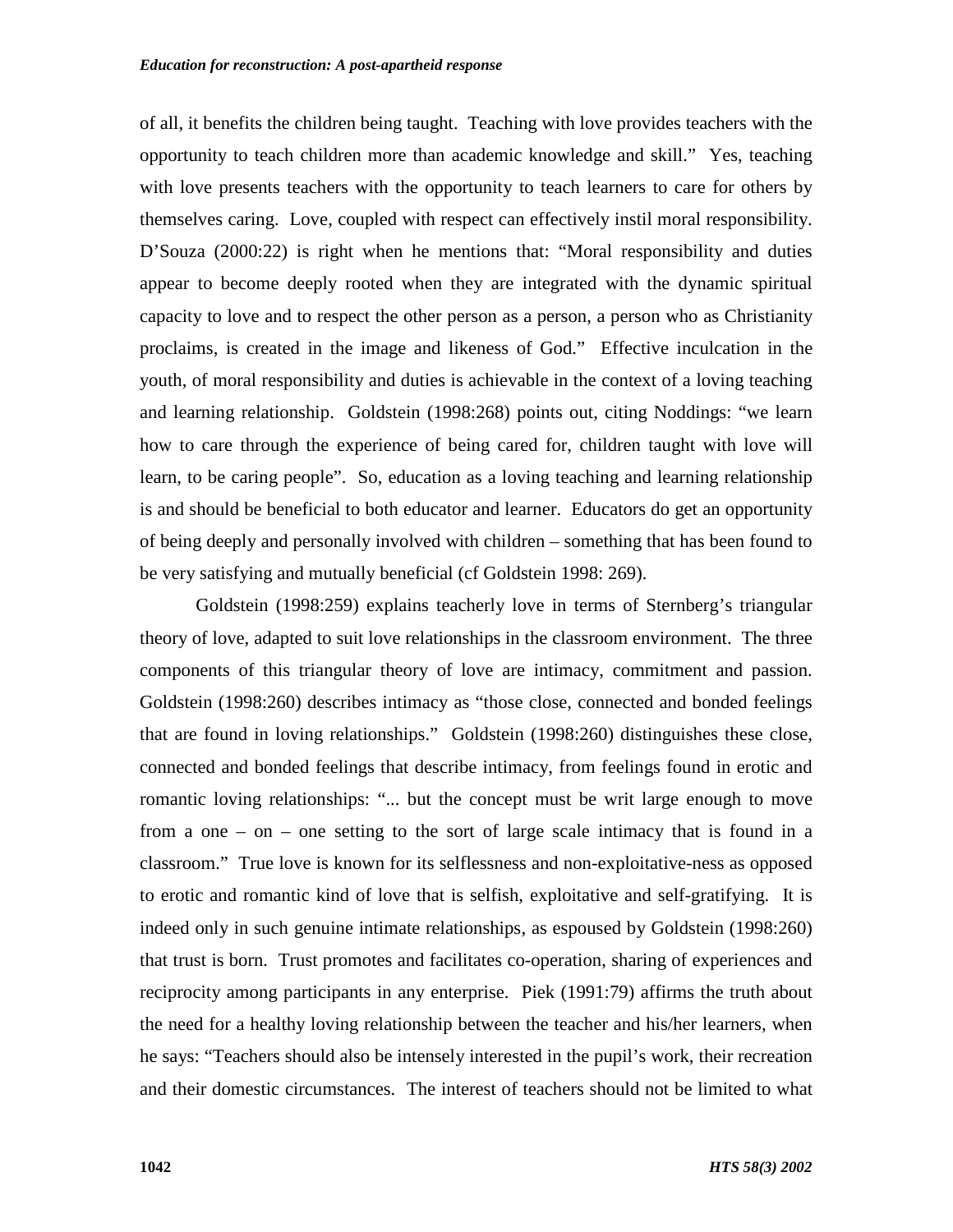concerns the pupil in the classroom, but should be extended to include their extramural activities. The relationship between teachers and pupils should inspire mutual trust."

This is in my opinion, exactly what education for reconstruction stands for. It is my conviction that a mutual trust-inspiring relationship between the educator and the learner can be achieved with relative ease within the Ubuntu lifestyle. It is indeed in that context that the learner can be wholly involved in the teaching-learning environment. In that way education as means of societal reconstruction is facilitated and is likely to occur meaningfully.

Can this teaching with love be in anyway linked with Ubuntu education? I believe that, what has been said about teacherly love fits quite well into our proposed education for reconstruction, namely Ubuntu education. It means that we can, with a view to Education for Reconstruction, speak of Ubuntu education. This necessitates that we now look closely at the implications of Ubuntu education as a loving enterprise.

## **6.2 Ubuntu education rejects demeaning education metaphors**

With Ubuntu education, demeaning metaphors, which were used in the past with reference to the learner in the learning process, are being discarded to make way for new ones which are learner-friendly. Mention is made of two of these old metaphors, namely education as filling a container (Ward 1996:46) and education as a manufacturing process (Ward 1996:47). In the former metaphor, the underlying view is that the young learner is like a clean or an empty slate to be written on by those who know. Critics see the incorrectness of this metaphor in the fact that the learner is more acted upon than being personally active. In other words the learner is an object of education and can never be interactive in his/her own education process. The learner is seen, in this paradigm simply as a container rather than an individual person. Mbigi (1997:139) points out that: "There is a need to shift from the empty vessel approach to learning and emphasise learning by discovery". It is explicitly clear, according to this insight that the empty vessel approach is negative because it does not take the learner along, en route to discovery. It does not involve the learner in his/her own learning process. In the latter metaphor, that is education as a manufacturing process, the problem is also obvious. It sees the learner as one who is in the process in which he/she has little or no active part, that is the process of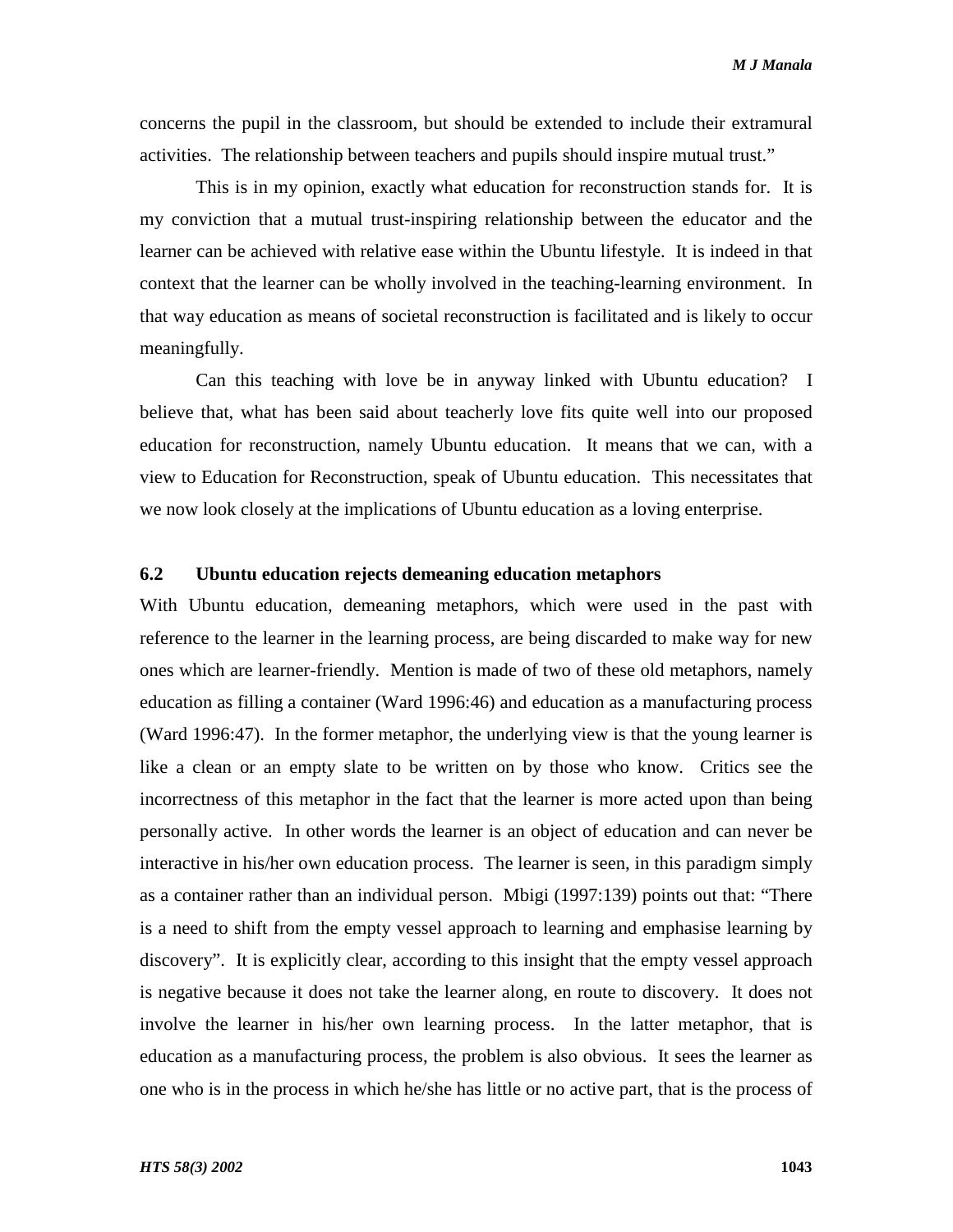being processed into a desirable product, that is desirable according to the education system and not according to the learner.

A new metaphor of education as a life-walk to be shared or a travel metaphor (Ward 1996:48) is proposed.

This metaphor fits well with our definition of education, which has the following words, which are related to the idea of a life walk: the process-based task ... whereby the learner meets and co-operate with the educator for meaningful accompaniment and guidance towards a wise, responsible and moral living from childhood through youth, towards a mature and balanced adulthood. In this walk of life as suggested in the new metaphor, all (the learner included), are actively in motion towards their joint educational destination. Interdependence and mutual respect are therefore quite important.

## **6.3 Ubuntu education focuses on interdependence and mutual respect**

Ubuntu education strongly emphasises unity, interdependence and mutual respect. It encourages co-humanness and co-operation above individuality and competition. Mbigi & Maree (1995:8) capture this traditional African mode of activity rather resiliently: "there is an emphasis on being rather than doing, there is preference for collaboration to a great extent." Balcomb (1998:68-72) also alludes to the importance of being when he describes what he says are the two types of theology that are done in South Africa, namely theologies of bread and theologies of being. He describes theologies of being as having to do with: the quest for identity in a society dominated by Western values. He links the being with Ubuntu, which he describes as: "The highly developed sense of human community" (Balcomb 1998:71), which he sees as a uniquely African feature. Botha (1997:177) describes the African collectiveness and interdependence further: "friendship is valued more than achievement, competitiveness is valued less than collaboration, there is a general acceptance of the way things are, and self-esteem depends on the way in which they are viewed by the world." The emphasis on unity and co-operation is extremely important if we are to succeed in reconstructing our society. The unity and co-operation among educators, learners, the government, parents, business and other stakeholders are absolutely necessary for the reconstruction. Mkhatshwa (cited in *The Sowetan* 19 December 2000 p 4), emphasises the need for co-operation of all stakeholders: "The key is working together, making education work for us and learning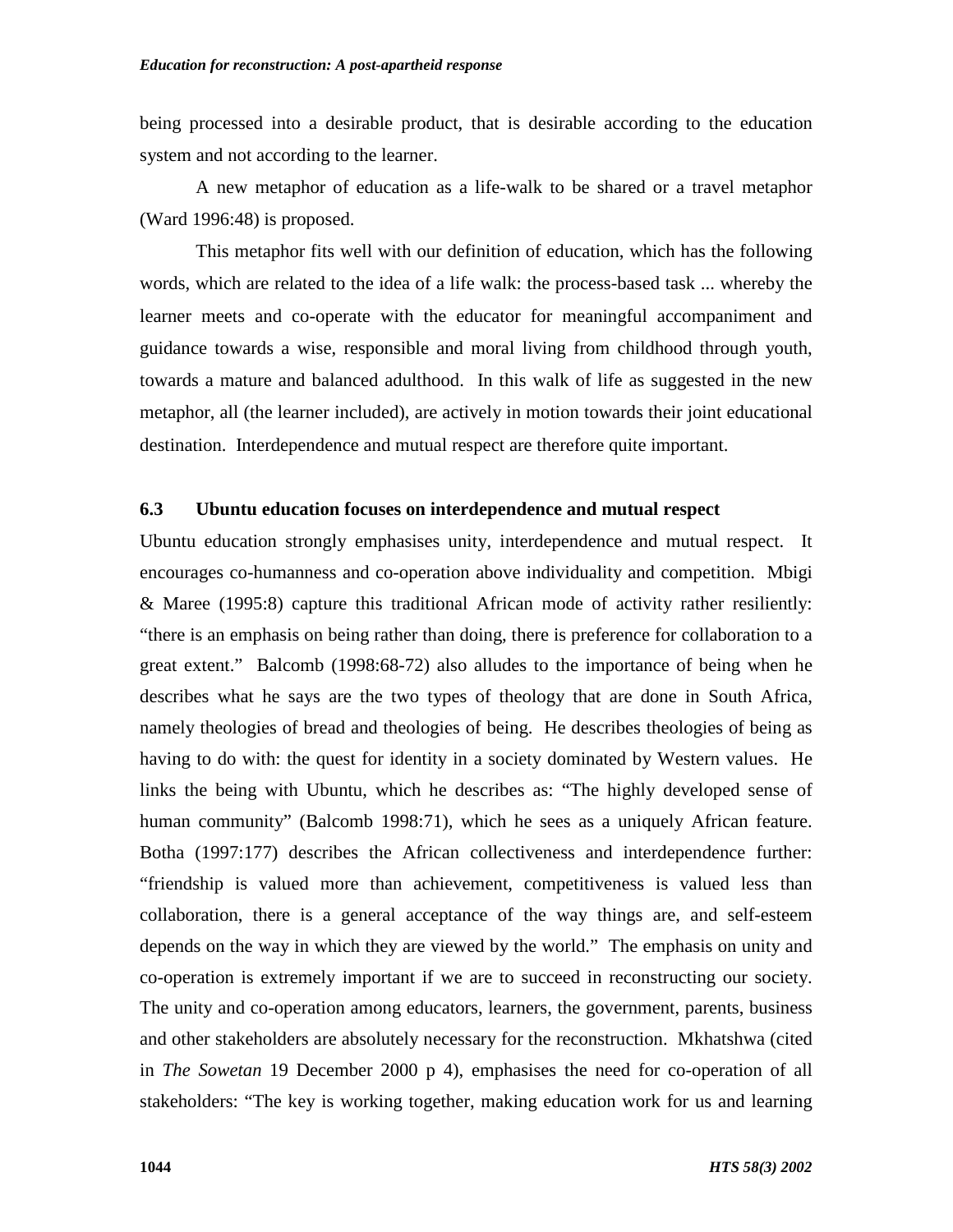*M J Manala*

from one another for the good of our people." That co-operation is vital also in our national attempts to recover or retrieve the moral fibre of our society.

This co-operation, which is both the characteristic and the requirement of our proposed education for reconstruction, points to the centrality of interdependence. Interdependence is the heart of the Ubuntu lifestyle. This interdependence is rooted in the African worldview, in which the highest good is not independence but interdependence (Battle 1996:100). The ideal of co-operation, mentioned above has its basis in this interdependence. Interdependence does not thrive on individual achievement at the expense of others but on corporate achievement to the benefit of the community. Mbigi (1997:137) points out that in traditional Africa, the youth were taught to seek collective interdependence instead of individual independence. Mbigi recommends a group-oriented, interdependent, participatory and a bottom-up educational system for Africa:

Participation and group work should be central in the management of the learning process and the classroom to reflect the values of Ubuntu. Pupils should be allowed to learn from each other through group discussion. Participating learning action is a crucial aspect of traditional African collective learning. For as Professor Reg Revans has argued people learn more from comrades. In educational systems the task of collective learning is a shared responsibility between the mentors, learners, the community and the family. Our current educational systems lack a sense of shared accountability and shared agenda. The climate of our educational system is negative. It is characterised by hostility, conflict and low morale; burning issues, which need to be, addressed in the renewal efforts of our educational system. We design management practices that seek to enhance grass-roots consensus democracy by adopting a community approach and learner involvement in the governance of our learning structures. We need to develop a bottom-up and learnercentred approach in the collective learning process. The learner needs to own the learning process and take responsibility of his learning.

(Mbigi 1997:138-139)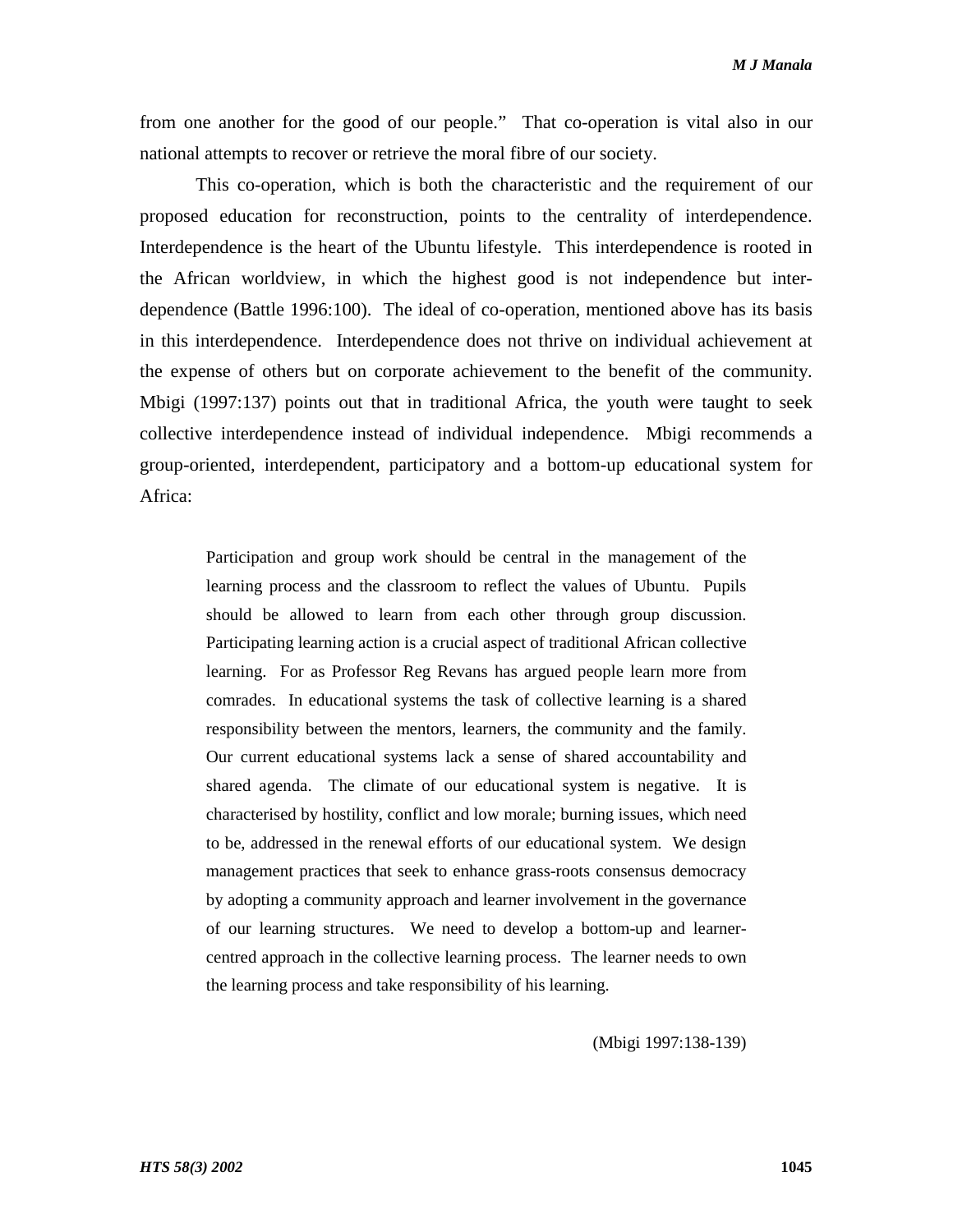The above-mentioned insight, emphasises the learning process as both the responsibility and role of both the educator and the learner, expressed in an interdependent interaction. This kind of process would definitely exclude the arrogant and boastful attitude of some educators who, instead of spending quality time educating and empowering the country's youth, waste a lot of time boasting to their learners about either their academic or financial achievements. It has often been alleged by learners and of course also experienced by some parents that some educators concentrate on their personal improvement at the expense of the learners. Again, Ubuntu education can to my mind never include the non-caring attitude nor laziness on the part of some educators who easily shirk their responsibility of helping learners to understand their subjects, by simply referring learners who ask questions in search of understanding, to Saturday School classes for better understanding. That is in my opinion, a clear display of a lack of commitment. The Ubuntu lifestyle and education cannot allow that. Saule (2000:6) states in a paper entitled: *Ubuntu Was? Is?* that Ubuntu is, among other things, opposed to laziness. Ubuntu is clearly an important requirement for effective reconstruction. Intense love, caring for, and commitment to others should form the core of service provision by all service providers, especially educators who have the mammoth task of laying a strong foundation for the reconstruction of our society. The government has crafted the concept of "Batho pele" (people first), in addition to the bill of human rights, to highlight the importance of, and respect for people's interests in all service rendering (cf Tshabalala-Msimang 2001:1). This concept is useful in that it strengthens Ubuntuinspired respect and caring for the recipients of service.

Mutual respect is indispensable in the task of reconstruction. The environment within which education is provided should therefore be one that is filled with genuine love and mutual respect. In the spirit of Ubuntu it is expected of the educator to teach with love, caring and commitment to achieve reconstruction. In the same vein, it is equally expected of the learner to respect educators, accept guidance, and to enthusiastically, and creatively engage in learning activities in order to achieve reconstruction. It is common knowledge that at various schools in many South African townships, there are unruly elements among learners, who engage in alcohol and drug abuse, after which they make life unbearable for both educators and law-abiding learners. Such unruly behaviour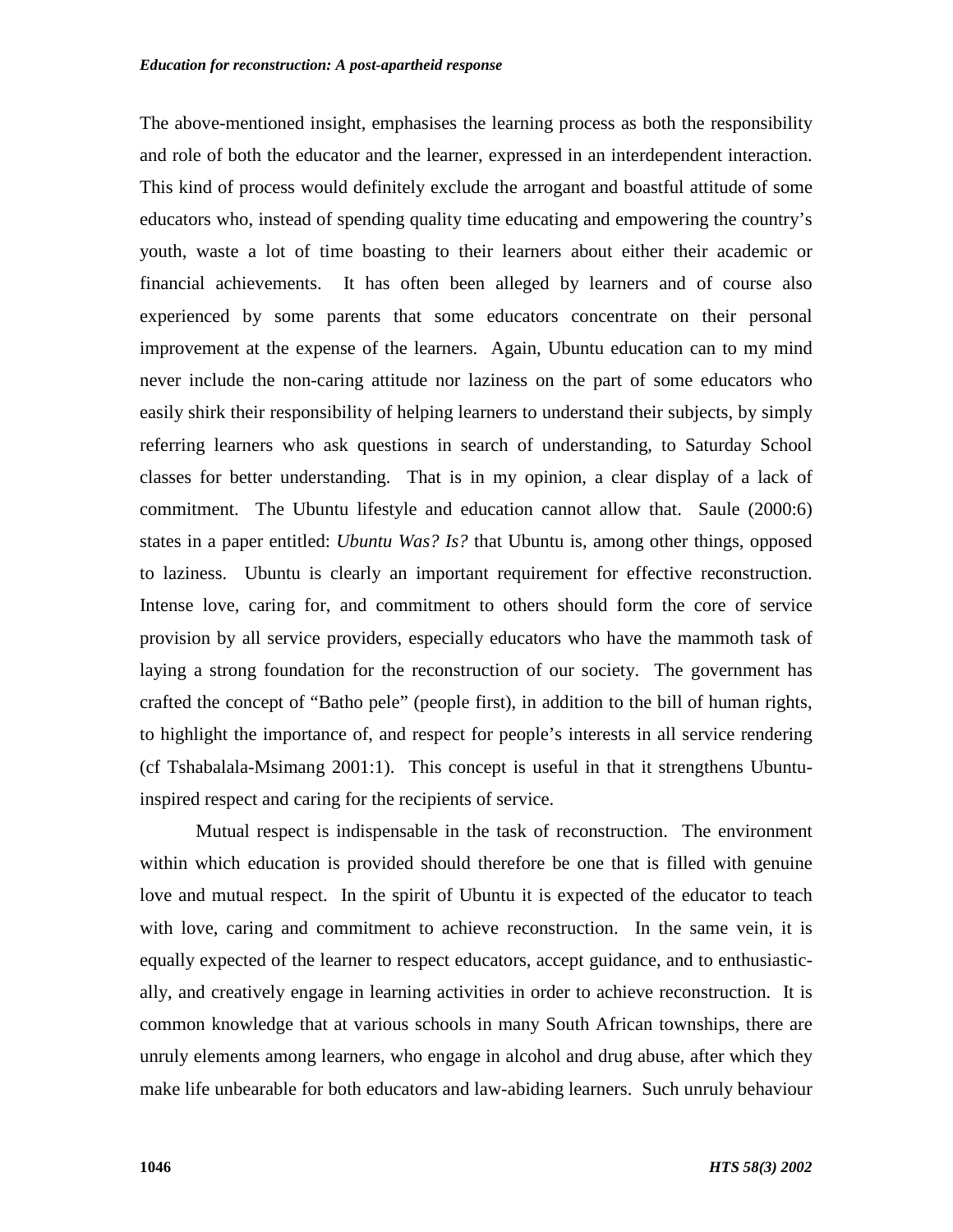has, apart from being made known by learners who view it with fear and trembling, also been adequately shown on one controversial but revealing SABC 1 programme, named *Yizo Yizo*. The programme has shown in graphic details, the negative behaviour of some learners in collusion with certain adults and educators and the devastating consequences thereof. This matter shall not be pursued further in this paper. I think that it is enough to point out that the genesis of such destructive behaviour can be ascribed to the abandonment of the Ubuntu spirit and practice, in the structuring and implementation of our education system. This certainly weakens the basis for inter-dependence and mutual respect – a situation that precipitates and perpetuates incidents where relationships are aborted – strengthening disrespect and the resort to the law of the jungle.

#### **6.4 Ubuntu education views life as an indivisible whole**

Ubuntu education as the traditional African education, according to Mbigi (1997:137), views life as an indivisible whole that emphasises the spiritual, social, political and economic development. "Young people", Mbigi (1997:137) says: "were taught collective social, economic, spiritual and political stewardship." According to Mbigi then, the education system having reconstruction of African people as its focus, should incorporate and reflect the African collective solidarity of Ubuntu both in content and practice.

Such an education system will achieve its goal of reconstruction by encouraging and effecting the mind-set change in the learners – from that which seeks to create job seekers to the one that seeks to create job creators. In that way education will contribute positively to the reconstruction of the country. Mbigi (1997:137), after pointing to hunting, craft and pottery as enthusing activities in traditional Africa, says that the inspiration of the youth towards creativity today, could be derived from the role model of some known enterprising ancestor. Crafford (1988:84) also attests to the need for the inspiration of one or the other enterprising ancestor (in his case) in the church in Africa: "Binne die raamwerk van die *Communio Sanctorum* kan die afgestorwe vromes wat deel bly van die gemeenskap van gelowiges tog 'n rol speel om 'n invloed uit te oefen op die lewenswandel van die agtergeblewenis. Hulle voorbeeld kan dien tot inspirasie vir die lewendes."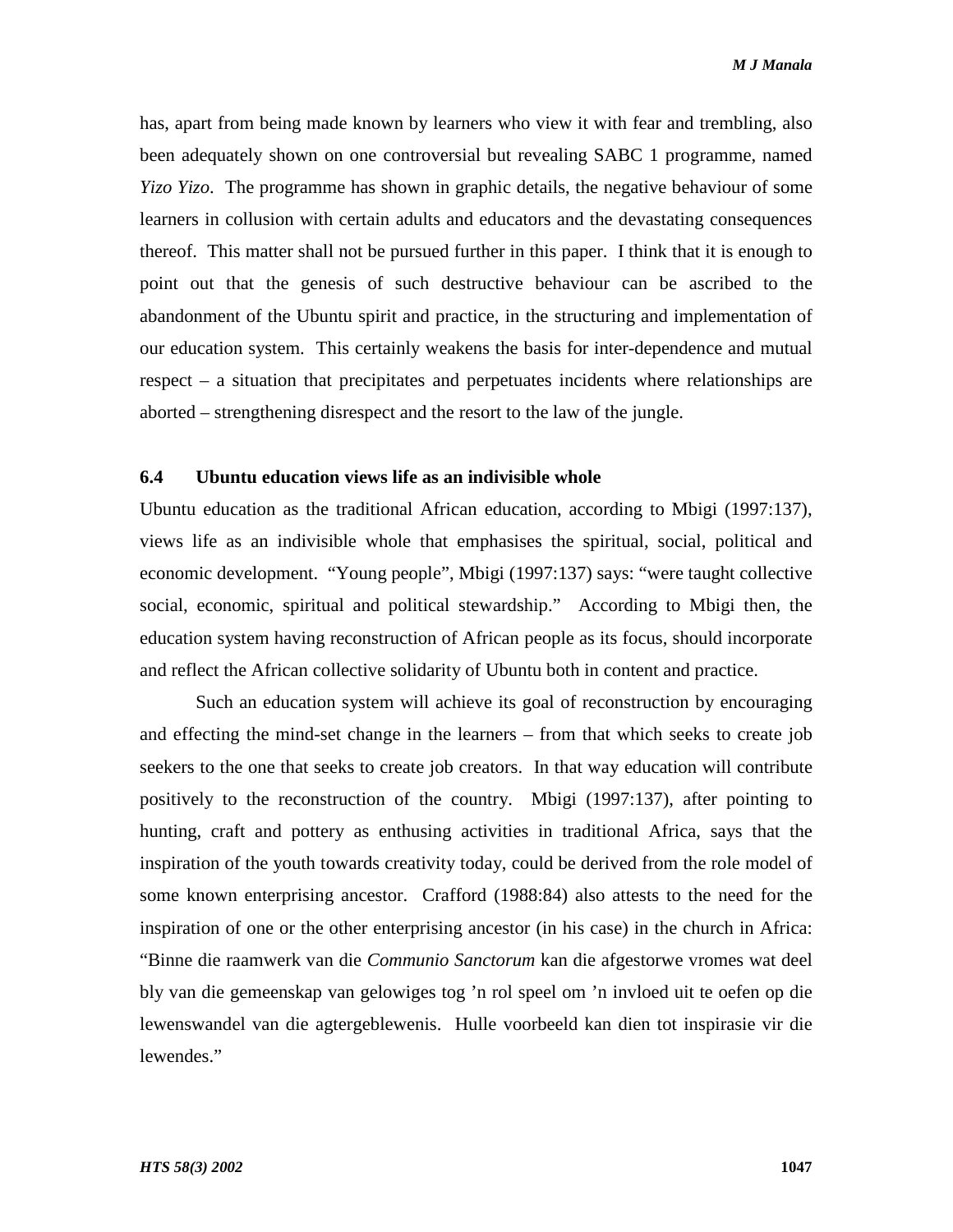#### *Education for reconstruction: A post-apartheid response*

Even in our present day and age, education of our youth must be integrated with our social, cultural, spiritual, economic and political life contexts, all of which have roots in our past history and extend their vision towards our unknown but longed-for future. The practical, holistic and role-model-based traditional African education is quite appealing to Mbigi (1997:137) and moves him to suggest:

Our schools should now seek to introduce business entrepreneurship into the curriculum that would be taught largely through practical projects and story telling, i.e. through biographies of successful entrepreneurs. One of Africa's major obstacles to development is lack of a sense of collective social citizenship and stewardship. This normally is evident in the civil service and parastatal institutions, where the culture of service is usually absent.

Mbigi (1997:137) decries the lack of basic African characteristics, influence and ways in the education systems in African schools, saying: "The spirit of African hospitality found in African families and communities, has no space in African schools and organisations, instead in its place we have a looting and mercenary mentality." This explains emphatically, the origin of the disturbing lack of discipline of some learners and some educators at our schools – something that we have alluded to, earlier in this article. People do not seem to have the interest of our national property at heart. It is quite obvious that Mbigi is proud of, and respectful of the Ubuntu philosophy as the corner stone of African development and that our drawing from it would facilitate our understanding and therefore inspire in us, more creativity. In the above quotations from Mbigi, it is demonstrated how education should take life as an indivisible whole and how ignorance of the African ways of life in African education leads to the emergence of a looting and mercenary mentality instead of the culture of service and hospitality.

## **6.5 Ubuntu education is indissolubly linked to religious instruction**

The fact that the origin of education in many countries has been religious bodies, especially the Christian religion that did a laudable job in educating and developing nations, emphasises the importance of religion in education. Pieterse (2001:47) points to the South African Education situation prior to 1953 and after. Pieterse (2001:47)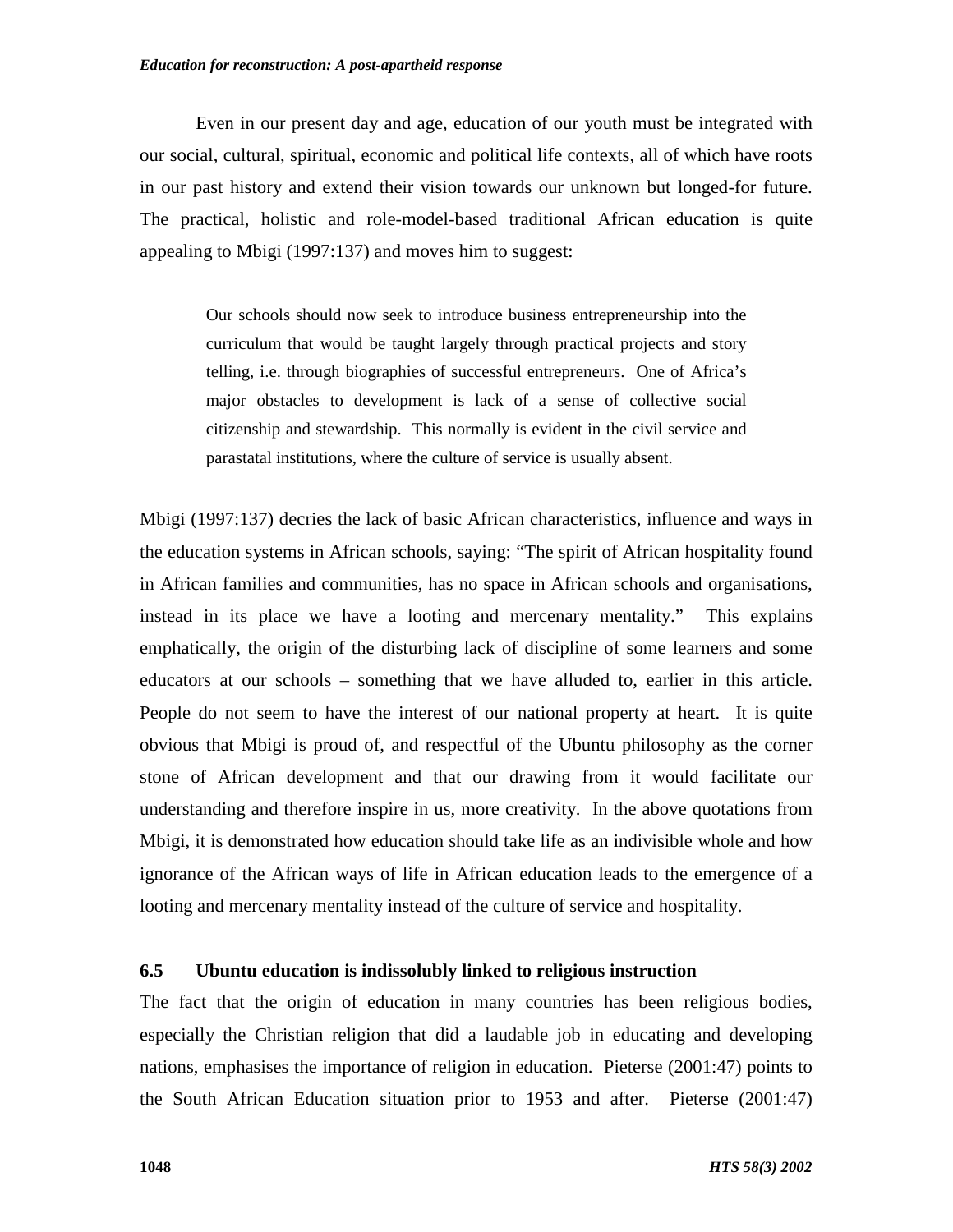indicates that until 1953, education of blacks was provided, mainly by churches and attests to its quality, by pointing out that it was mostly good. Because of the good quality education that was provided by the churches in the past, there have recently been various calls to the church to get involved in education. Tom Manthata, speaking at Challenge's fifth annual lecture made one such call: "Do what the missionaries did. Get involved in education again as you did in earlier times. Harness the forces of commitment at your disposal. Don't fail communities of the disadvantaged in their greatest hour of need" (Nolan 2000:27). Of course, only the opposite can be said in respect of the Bantu education, which was legislated in terms of the Bantu Education Act of 1953, through which the apartheid government took over schools from the churches, only to provide an inferior education which was meant to train merely a black working class (Pieterse 2001:47). That action of the apartheid government was and is still deplorable to say the least. The words of Tom Manthata, spoken at the fifth annual Challenge lecture express better, the despicableness of the apartheid regime's take-over of church school system: "One of the grossest violations of human rights was the apartheid regime's destruction of the church school system in South Africa in the 1950s" (Nolan 2000:26-27). The legacy of apartheid government's Bantu Education policy is severely felt even today, more than seven years after the birth in1994, of the democratic dispensation (Pieterse 2001:47). The church school system used to be – before, remained during the apartheid years and could still be the pillar of strength in the reconstruction and development of people today.

Vestiges of the good education that churches used to provide were evident even during the apartheid years as church schools that operated, as private schools became the only schools that produced good results and high quality scholars. Nolan (2000:27) attests to this when he says: Some churches managed to save a few of their schools. And today, as our speaker pointed out, these are the schools that have more than 90% pass rate for matric. What more proof, do we need that the churches can and must do once again what they did in the past? This just shows how important the contribution of religious bodies were, are and still can be.

The authors of the two above-mentioned texts decrying the apartheid government's take-over of education responsibilities from churches are, even though acting in different contexts, basically moved by the same desire to have the quality of education in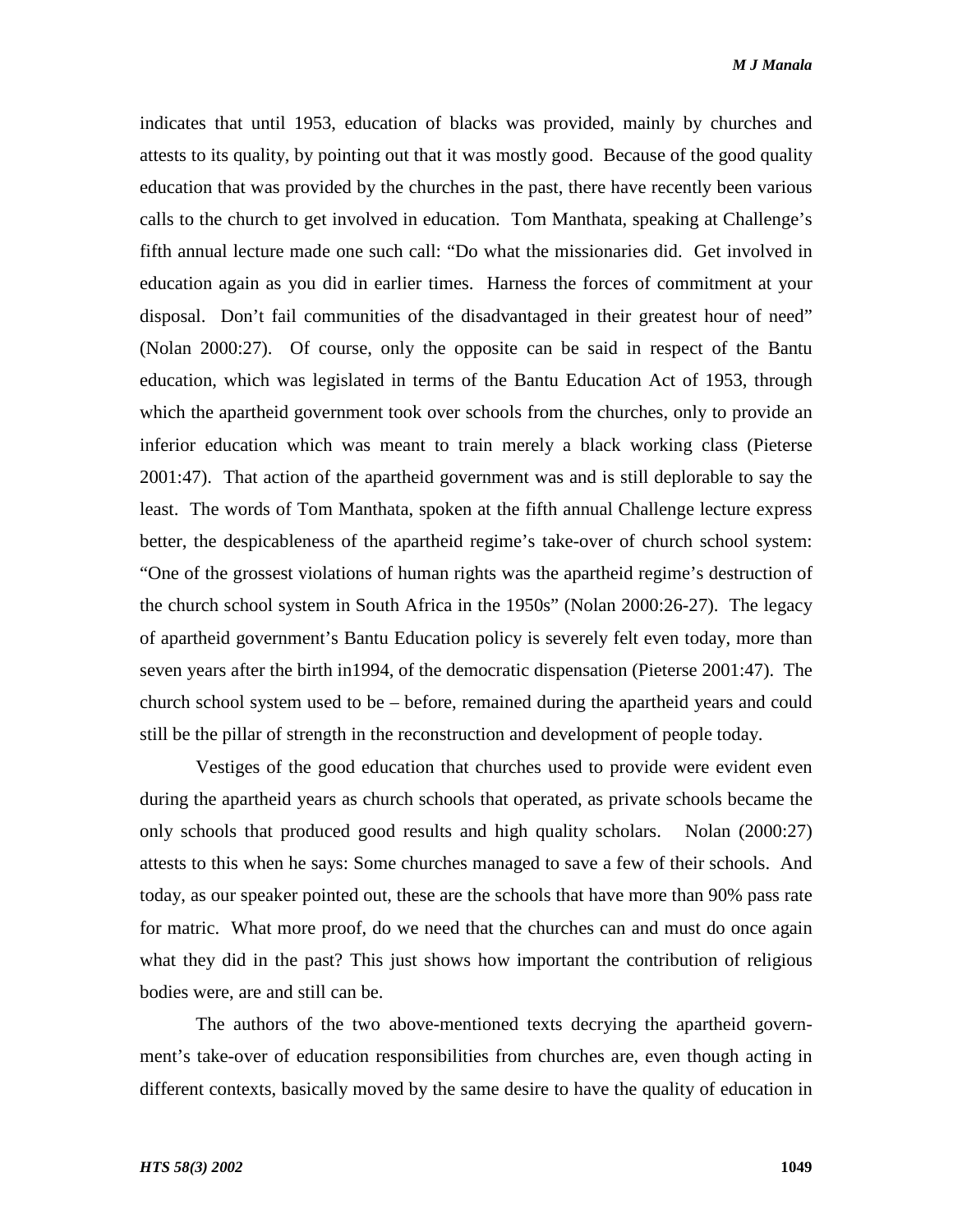South Africa improved. The need to reconstruct and develop human resources for the fight against poverty, crime, discrimination, HIV-AIDS etc seems to be the greatest driving force behind the strong insistence on church involvement in the provision of education in South Africa. The church is therefore trusted with the important task of reconstruction of our society. How does one explain this trust? Is this trust perhaps based on the past record of the church's impeccable performance in education? It seems the past record of the church's performance in education remains an important reason for the present calls for church involvement in the provision of education. The question is what ingredient in the life and work of the church led to the alluded excellent performance in education? I will return to this question later. It is important to note here, that religion has always formed an overarching component of many cultures.

Religion also played an important role in the traditional African education. Acknowledgement and affirmation of this fact will in my opinion be facilitative of the education of our children. Mbigi (1997:138) affirms the importance of the role that religion has played in the socialisation of the youth, especially with its use of rituals and ceremonies. Mbigi (1997:138) suggests that the grafting of ritualistic and spiritual aspects back in the education system would show young people how to discover their personal destiny and purpose in life. Mbigi's (1997:138) emphasis on the role of religion in its various forms, for example African, Christian, Islam, etc is important, as it helps to close the curtain on biased intellectually and philosophically focussed education system, ushering in a more holistically-focussed education.

To return to the above-mentioned question, which seeks to enquire into the requisite ingredient for the church's excellent performance in education, I find myself bound to give credit to the influence of Biblical social values, which are vital in the shaping of the Christian religious life and work. One is tempted to conclude that in Africa, the Biblical social values combined well with the African social values as embodied in the concept and practice of Ubuntu to produce a humble, respectful, cooperative, loving and caring living and working environment which was definitely vital also for the education process in Africa. Botha (1997:180) points out that African social values are more closely related to the Biblical social values than it is the case with social values of the Western culture. The fact that both the Biblical and African social values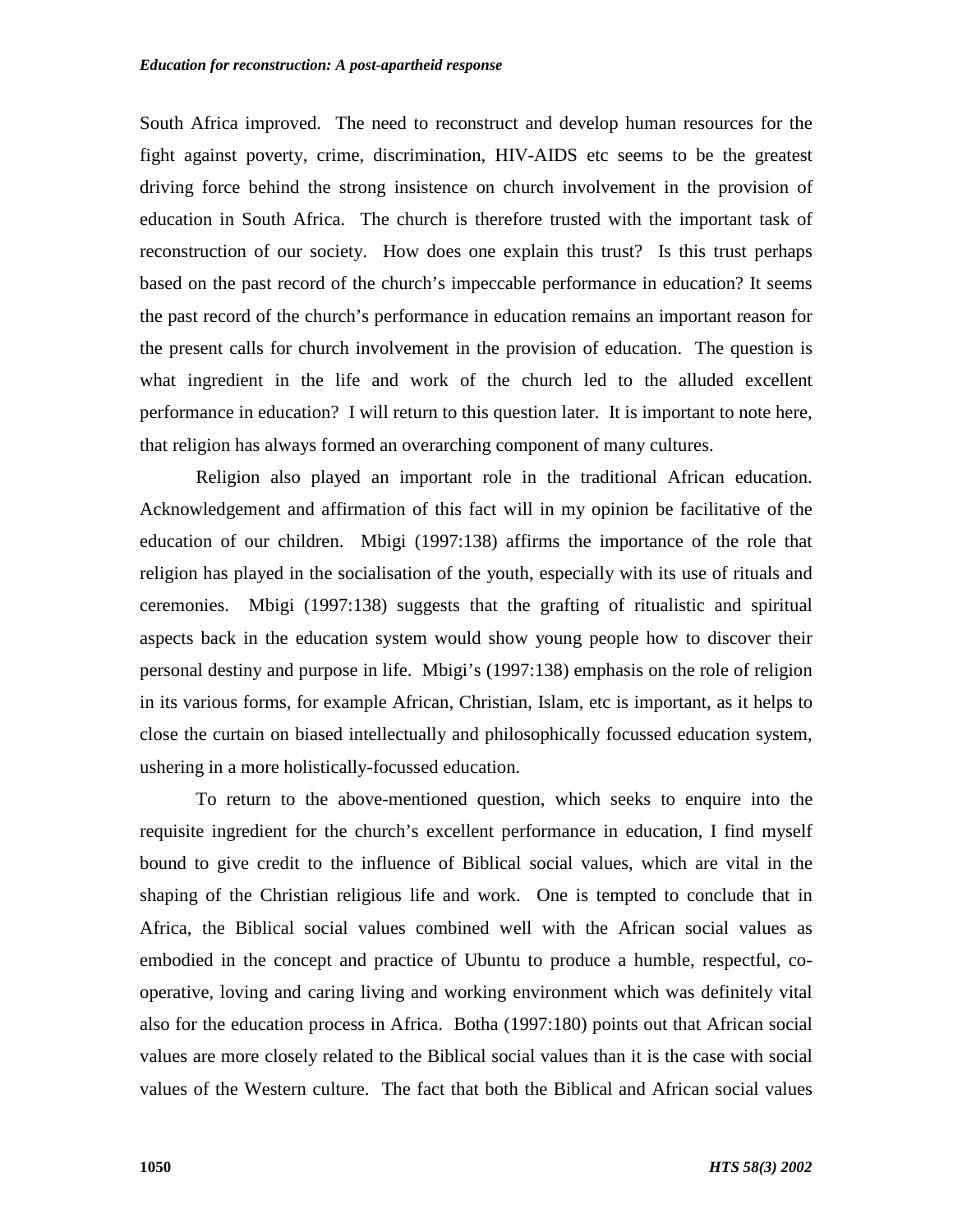are founded on good collective and co-operative principles has in my opinion been greatly contributive to the church's wonderful performance in the provision of education. It is in this regard important to acknowledge with appreciation Mbigi & Maree's (1995:88-90) recording of these important principles in the section on development model (Ubuntu), which I present in an adapted way below, namely:

• The principle of morality. This is the insistence on the purity of both motives and behaviour in the effective strategic implementation. This is very important for credibility and effectiveness in service provision. This strong sense of morality must be one of the reasons why the church provided excellent education in the past and even today in the remaining church schools. Kudadjie (1996:187) also attests to the importance of moral and ethical components of religious instruction:

When people undergo training as blacksmiths, herbalists, priests or as chiefs, they are not only trained in the technical skills of their future offices but an important part of their preparation for their vocations consists in acquiring the ethics of their vocation as well as the values of the wider society. These have stood the test of time in producing not only responsible community leaders but also a generally disciplined society.

These, it is believed, will help sensitise people to what is right and wrong in life as a whole, thus reducing the potential for corruption and all vice which have delayed development programmes from effective delivery in many countries.

- The principle of interdependence, which must have boosted a high-powered performance through collective co-operation of all stakeholders.
- The principle of the spirit of humankind. This originates from the acknowledgement that humankind is entitled to unconditional respect and dignity. According to this principle those who are serving in service-providing institutions must recognise and acknowledge the fact that all institutions and organisations exist in order to serve humankind and that, should they fail to do so, they cease to exist.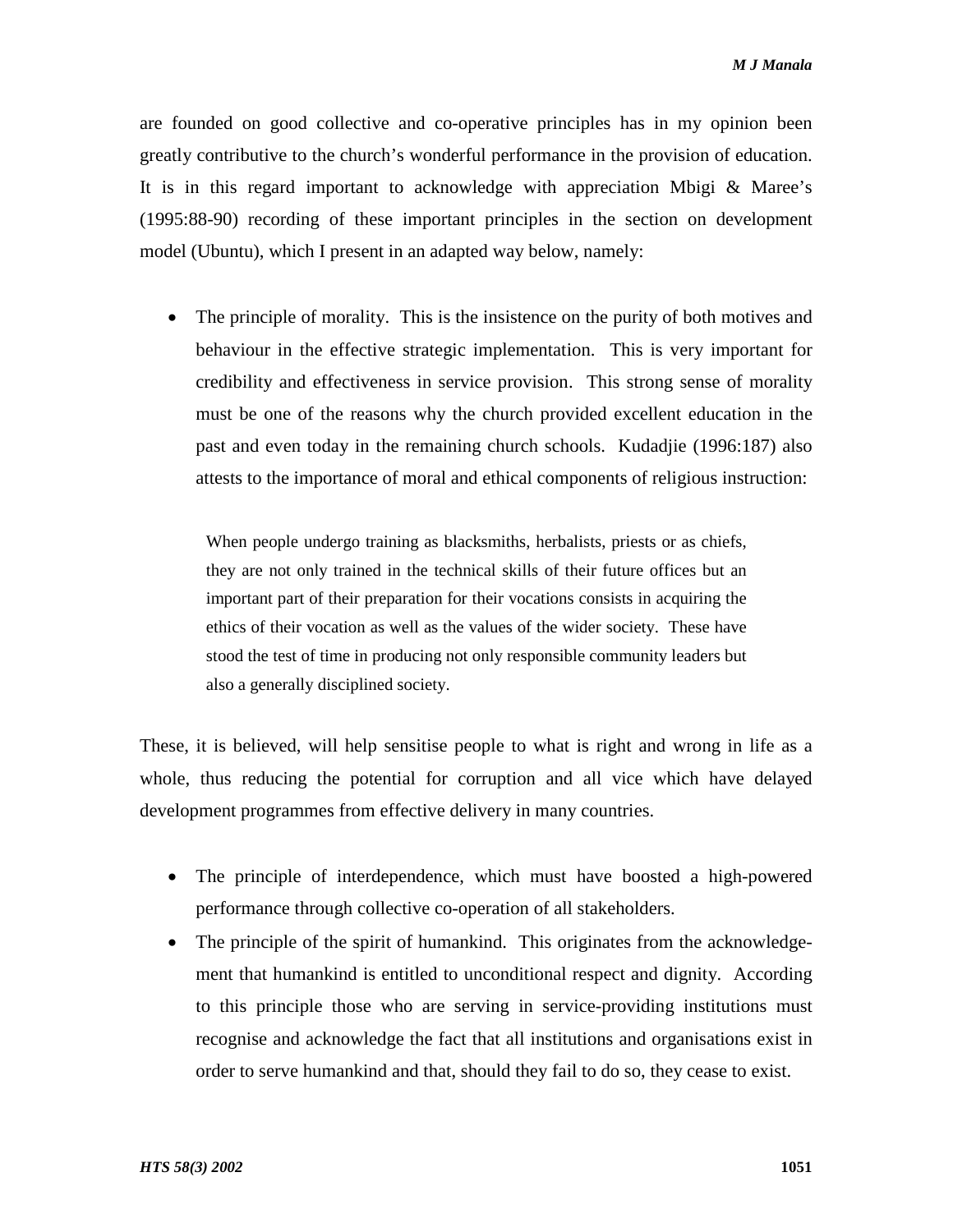• The principle of totality. At the core of this principle is the need for the involvement of everyone, of the stakeholders in the improvement of everything related to the purpose and task of the institution or organisation. It involves step by step collective improvement task by stakeholders.

These principles have in my opinion, the ability to stimulate active involvement, cooperation, loyalty, sensitivity, strategic planning and consistency in the carrying out of essential tasks. It is my belief that these principles have contributed greatly to the church's efficiency in the provision of education in the past. The church is in the best of positions as a body that is in perpetual interaction with parents, educators, learners and government officials to be a uniting and energising force for effective reconstructional education process. The church is in my opinion, ahead of many institutions in its teaching and application (knowingly or unknowingly) of Ubuntu principle of collective development and reconstruction as summarised in the collective fingers theory (Cf Mbigi  $&$  Maree 1995:111). The collective fingers theory represents the five important aspects of Ubuntu, namely respect, dignity, solidarity, compassion and survival (Mbigi & Maree). These aspects are also essential elements of church life and work. It is therefore not surprising that the church is called to get involved in providing education in a concerted effort to reconstruct the South African society.

The success of Ubuntu education will be measured against its ability to achieve the following objectives:

- Energising young people to learn, know and internalise respect for authority, starting with that of the parent and educator.
- Helping the youth to understand and agree to guiding norms and values, which give meaning to life. Griesel et al (1991:198) say the following in this regard: "A viable person is one who does not do what is proper simply because others expect it of him, but for the sake of propriety as such". In other words, she/he lives under the authority of certain norms with which he has identified. It is therefore important for young people to be guided towards discovery, understanding and acceptance of the authority of such norms in order to attain moral adulthood or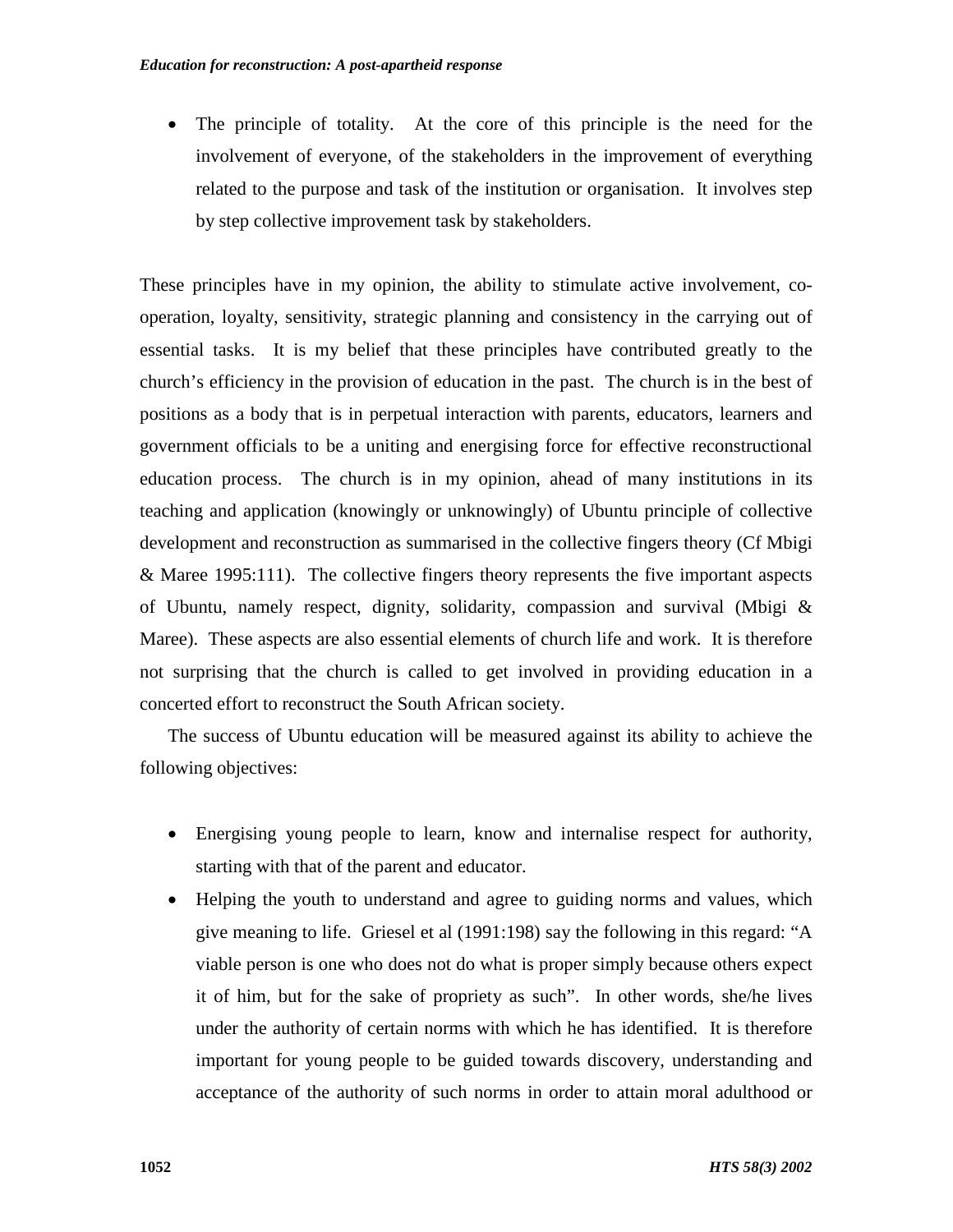viability. The guidelines on religious/moral education, prepared by the Ghana Education Service (Kudadjie 1996:186) emphasise the need for character training, moral value and the promotion of discipline at home, school and in the community as a whole, which the Education Service believed, could effectively be achieved through religious/ moral education. Ubuntu education as I have presented in this article, is to my mind capable of achieving the objective because of its indissoluble link to religious education.

- Helping young people to understand their individual and corporate responsibilities. The youth has to be assisted to make choices, which are in their own view, proper and relevant but also to accept accountability for those choices. D'Souza (2000:17) points to the importance of the role of education in helping the learners to know and to choose what is good.
- Encouraging young men and women to always give it their best in tasks and activities, which they are involved in. In other words, education must help engender in the youth, and in others an impeccable work ethos.
- Guiding young people towards a good understanding of obedience, not as inferiority or a sign of defeat or powerlessness but as willingness to obey those self-discovered norms and values (Griesel et al 1991:182) that a dignified life expects from all human beings.

# **7. CONCLUSION**

I have illustrated that education can become quite a powerful tool in the task of reconstructing the nation. The nation needs to educate its youth in knowledge and skills. My appeal to those who are responsible for education in our country is that education should never be divorced from responsibility. Should we do that, we will definitely miss a golden opportunity to reconstruct our country and nation. Used correctly, education as education for reconstruction will without doubt facilitate a smooth integration process of young people into the community, church, industry and into the global community. Ubuntu Education could be, as I have shown above, capable of achieving wonderful results.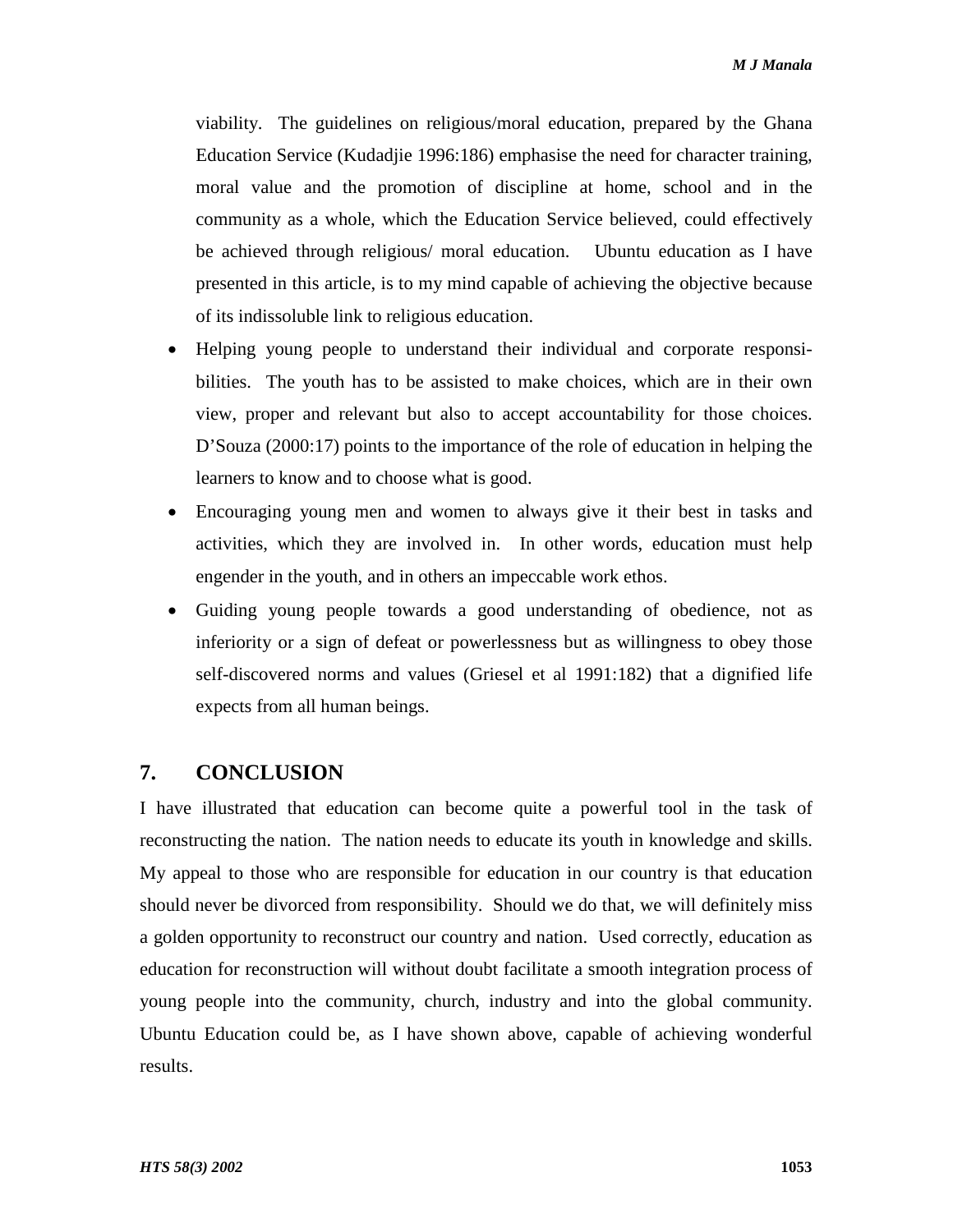# **Works consulted**

- Balcomb, A 1998. From liberation to democracy: Theologies of bread and being in the new South Africa. *Missionalia* 26(1), 54-73.
- Battle, M 1996. The Ubuntu theology of Desmond Tutu, in Huley, L *et al* (eds), *Archbishop Tutu: Prophetic witness in South Africa,* 93-105.Cape Town: Human & Rousseau.
- Botha, J E 1997. Biblical social values and African social values today, in Du Toit, C W (ed), *Images of Jesus*, 162-185. A compilation of papers presented at the twentyfirst symposium of the Research Institute for Theology and Religion (UNISA) held at the University of South Africa in Pretoria on 3 & 4 September 1977. Pretoria: UNISA Press.
- Carmichael, Liz 1996. Creative newness: The spirituality of reconstruction, in Hulley, L *et al* (eds), *Archbishop Tutu: Prophetic witness in South Africa,* 182-198. Cape Town: Human & Rousseau.
- Crafford, D 1988. *Uitdagings vir die kerk in Afrika.* Pretoria: NG Kerkboekhandel.
- D'Souza, M O 2000. The Christian philosophy of education and Christian religious education. *The Journal of Educational Thought/Revue de la pensèe educative.*  34(1), 11-28.
- Elliot, J 1984. *A practical guide to teaching and learning.* Cape Town: Maskew Miller Longman.
- Fowler, F G & Fowler, H W 1924. *The pocket dictionary of current English.* London: Oxford University Press
- Goldstein, Lisa S 1998. Teacherly love: Intimacy, commitment and passion in classroom life. *The Journal of Education Thought/Revue de la Pensèe educative,* 32(3), 257- 269.
- Griesel, G A J, Louw, G J J, & Swart, C A 1991. *Principles of educative teaching.*  Pretoria: Acacia Books.
- Jones, B 1996. The role of the family, church and school in fostering attitudes for peace and development, in Burger, A P (ed), *Ubuntu: Cradles of peace and development* 1-8*.* Cape Town: Kagiso Publishers.
- Kudadjie, J 1996. Forum. Challenges facing religious education and research in Africa: The Ghana case. *Religion & Theology 3(2),*180-193.